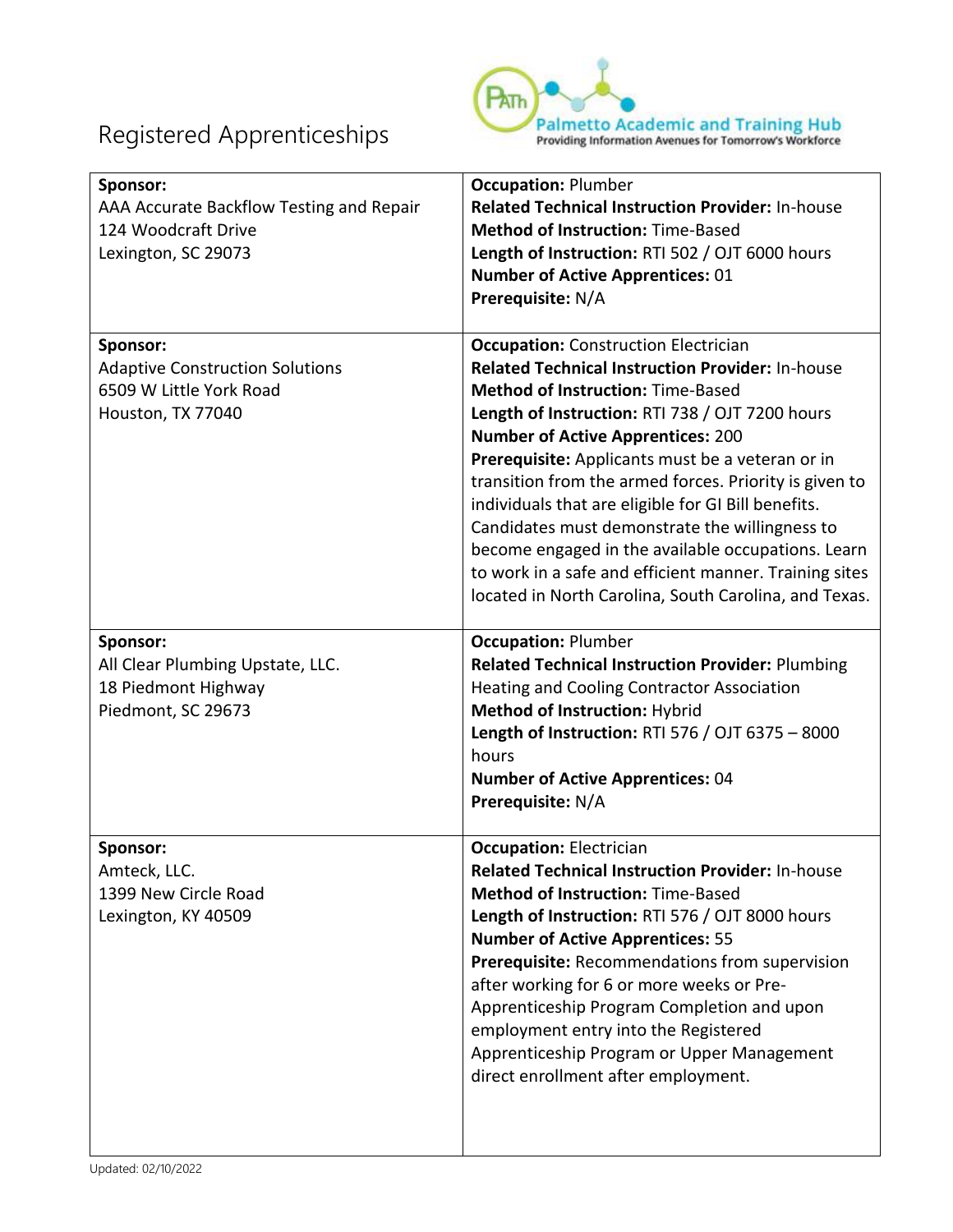

| Sponsor:<br><b>BASF</b> - Clemson<br>1215 Greenville Highway<br>Central, SC 29630 | <b>Occupation:</b> Process Operation Technician -<br><b>Refinery Operator</b><br><b>Related Technical Instruction Provider: Tri-County</b><br><b>Technical College</b><br>Method of Instruction: Hybrid<br>Length of Instruction: RTI 144 / OJT 4000 - 6000<br>hours<br><b>Number of Active Apprentices: 00</b><br>Prerequisite: High School Diploma or GED. |
|-----------------------------------------------------------------------------------|--------------------------------------------------------------------------------------------------------------------------------------------------------------------------------------------------------------------------------------------------------------------------------------------------------------------------------------------------------------|
| Sponsor:                                                                          | <b>Occupation:</b> Process Operation Technician -                                                                                                                                                                                                                                                                                                            |
| <b>BASF - Converse</b>                                                            | <b>Refinery Operator</b>                                                                                                                                                                                                                                                                                                                                     |
| 230 Old Converse Road                                                             | <b>Related Technical Instruction Provider: Spartanburg</b>                                                                                                                                                                                                                                                                                                   |
| Spartanburg, SC 29630                                                             | <b>Community College</b>                                                                                                                                                                                                                                                                                                                                     |
|                                                                                   | Method of Instruction: Hybrid                                                                                                                                                                                                                                                                                                                                |
|                                                                                   | Length of Instruction: RTI 144 / OJT 4000 - 6000                                                                                                                                                                                                                                                                                                             |
|                                                                                   | hours                                                                                                                                                                                                                                                                                                                                                        |
|                                                                                   | <b>Number of Active Apprentices: 00</b>                                                                                                                                                                                                                                                                                                                      |
|                                                                                   | Prerequisite: High School Diploma or GED.                                                                                                                                                                                                                                                                                                                    |
|                                                                                   |                                                                                                                                                                                                                                                                                                                                                              |
| Sponsor:                                                                          | <b>Occupation: Millwright and Mechanical</b>                                                                                                                                                                                                                                                                                                                 |
| <b>BASF - Converse</b>                                                            | <b>Maintenance Technicians</b>                                                                                                                                                                                                                                                                                                                               |
| 230 Old Converse Road                                                             | <b>Related Technical Instruction Provider: Spartanburg</b>                                                                                                                                                                                                                                                                                                   |
| Spartanburg, SC 29630                                                             | <b>Community College</b>                                                                                                                                                                                                                                                                                                                                     |
|                                                                                   | <b>Method of Instruction: Hybrid</b>                                                                                                                                                                                                                                                                                                                         |
|                                                                                   | Length of Instruction: RTI 288 / OJT 5200 - 6000                                                                                                                                                                                                                                                                                                             |
|                                                                                   | hours                                                                                                                                                                                                                                                                                                                                                        |
|                                                                                   | <b>Number of Active Apprentices: 03</b>                                                                                                                                                                                                                                                                                                                      |
|                                                                                   | Prerequisite: High School Diploma or GED.                                                                                                                                                                                                                                                                                                                    |
| Sponsor:                                                                          | <b>Occupation:</b> Process Operation Technician -                                                                                                                                                                                                                                                                                                            |
| <b>BASF</b> - Seneca                                                              | <b>Refinery Operator</b>                                                                                                                                                                                                                                                                                                                                     |
| 554 Engelhard Way                                                                 | <b>Related Technical Instruction Provider: Tri-County</b>                                                                                                                                                                                                                                                                                                    |
| Seneca, SC 29678                                                                  | <b>Technical College</b>                                                                                                                                                                                                                                                                                                                                     |
|                                                                                   | Method of Instruction: Hybrid                                                                                                                                                                                                                                                                                                                                |
|                                                                                   | Length of Instruction: RTI 144 / OJT 4000 - 6000                                                                                                                                                                                                                                                                                                             |
|                                                                                   | hours                                                                                                                                                                                                                                                                                                                                                        |
|                                                                                   | <b>Number of Active Apprentices: 07</b>                                                                                                                                                                                                                                                                                                                      |
|                                                                                   | Prerequisite: High School Diploma or GED.                                                                                                                                                                                                                                                                                                                    |
|                                                                                   |                                                                                                                                                                                                                                                                                                                                                              |
|                                                                                   |                                                                                                                                                                                                                                                                                                                                                              |
|                                                                                   |                                                                                                                                                                                                                                                                                                                                                              |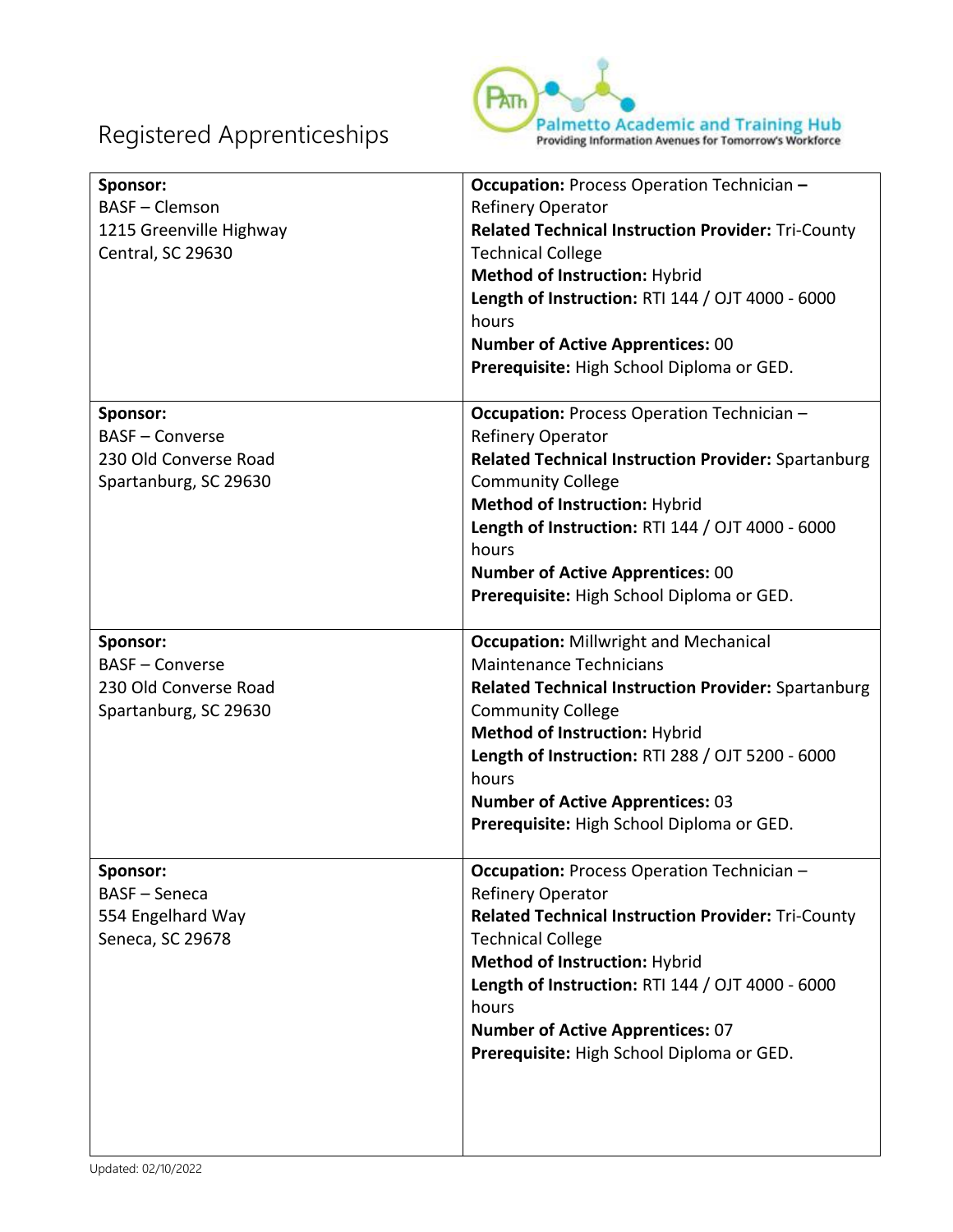

| Sponsor:<br><b>Berkeley Electric Cooperative</b><br>414 North Highway 52<br>Moncks Corner, SC 29461 | <b>Occupation: Electrical Line-Worker</b><br><b>Related Technical Instruction Provider: In-house</b><br><b>Method of Instruction: Time-Based</b><br>Length of Instruction: RTI 814 / OJT 10000 hours<br><b>Number of Active Apprentices: 34</b><br>Prerequisite: High School Diploma or GED.                                                                                                                                                           |
|-----------------------------------------------------------------------------------------------------|--------------------------------------------------------------------------------------------------------------------------------------------------------------------------------------------------------------------------------------------------------------------------------------------------------------------------------------------------------------------------------------------------------------------------------------------------------|
| Sponsor:<br><b>Bowman Consulting</b><br>210 Seven Farms Drive, Suite 101<br>Charleston, SC 29492    | <b>Occupation: Civil Drafter</b><br><b>Related Technical Instruction Provider: Trident</b><br><b>Technical College</b><br><b>Method of Instruction: Time-Based</b><br>Length of Instruction: RTI 1425 / OJT 8000 hours<br><b>Number of Active Apprentices: 00</b><br>Prerequisite: N/A                                                                                                                                                                 |
| Sponsor:<br><b>Bowman Consulting</b><br>210 Seven Farms Drive, Suite 101<br>Charleston, SC 29492    | <b>Occupation:</b> Civil CAD Technician<br><b>Related Technical Instruction Provider: Trident</b><br><b>Technical College</b><br><b>Method of Instruction: Time-Based</b><br>Length of Instruction: RTI 435 / OJT 2000 hours<br><b>Number of Active Apprentices: 00</b><br>Prerequisite: N/A                                                                                                                                                           |
| Sponsor:<br><b>Burke's Main Street Pharmacy</b><br>1101 Main Street<br>Hilton Head, SC 29926        | <b>Occupation: Pharmacy Technician</b><br><b>Related Technical Instruction Provider: In-house</b><br>Method of Instruction: Competency-Based<br>Length of Instruction: RTI 400 / OJT 2000 hours<br><b>Number of Active Apprentices: 00</b><br>Prerequisite: An apprentice must be at least 18<br>years of age, except where a higher age is required<br>by law, and must be employed to learn an<br>occupation. Must possess a valid driver's license. |
| Sponsor:<br><b>BVS Precision Casting Corporation</b><br>608 Carwellyn Road<br>Abbeville, SC 29620   | <b>Occupation:</b> Die Maker, Stamping<br><b>Related Technical Instruction Provider: In-house</b><br><b>Method of Instruction: Time-Based</b><br>Length of Instruction: RTI 1080 / OJT 6000 hours<br><b>Number of Active Apprentices: 00</b><br>Prerequisite: N/A                                                                                                                                                                                      |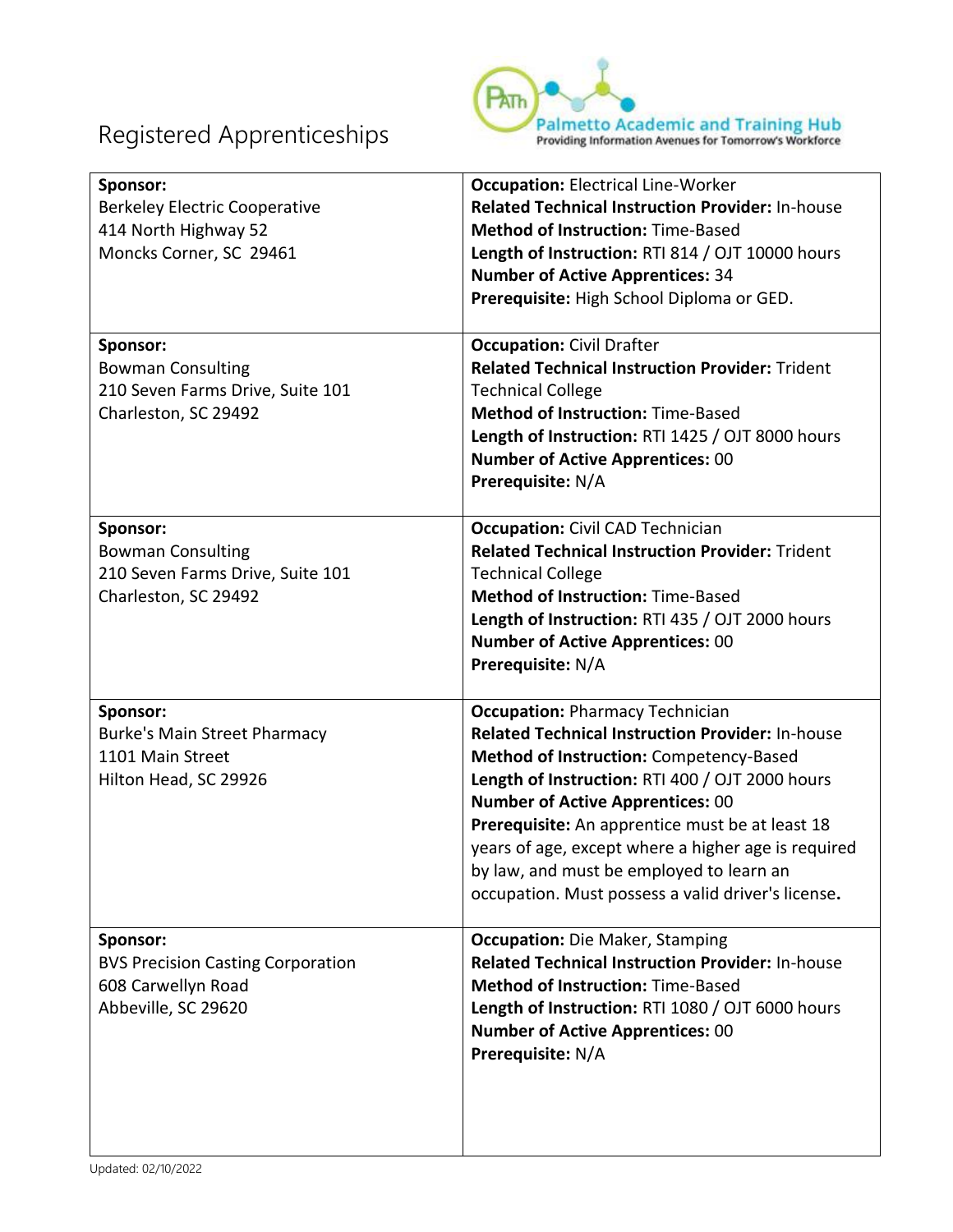

| Sponsor:<br>CapGemini<br>2142 Boyce Street, Suite 301<br>Columbia, SC 29201                                                            | <b>Occupation: IT Project Manager</b><br><b>Related Technical Instruction Provider: TCube</b><br>Solutions<br><b>Method of Instruction: Time-Based</b><br>Length of Instruction: RTI 432 / OJT 6000 hours<br><b>Number of Active Apprentices: 04</b><br>Prerequisite: N/A                                                                            |
|----------------------------------------------------------------------------------------------------------------------------------------|------------------------------------------------------------------------------------------------------------------------------------------------------------------------------------------------------------------------------------------------------------------------------------------------------------------------------------------------------|
| Sponsor:<br>CapGemini<br>2142 Boyce Street, Suite 301<br>Columbia, SC 29201                                                            | <b>Occupation: Programmer, Engineer and Scientific</b><br><b>Related Technical Instruction Provider: TCube</b><br>Solutions<br><b>Method of Instruction: Competency-Based</b><br>Length of Instruction: RTI 702 / OJT 8000 hours<br><b>Number of Active Apprentices: 10</b><br>Prerequisite: N/A                                                     |
| Sponsor:<br>Carolina Cool, Inc.<br>1294 Surfside Industrial Park<br>Surfside Beach, SC 29575<br>Website: https://www.carolinacool.com/ | <b>Occupation: Heating and Air-Conditioner</b><br>Install/Service<br>Related Technical Instruction Provider: Horry-<br>Georgetown Technical College // PHCC Educational<br>Foundation<br><b>Method of Instruction: Time-Based</b><br>Length of Instruction: RTI 480 / OJT 6000 hours<br><b>Number of Active Apprentices: 01</b><br>Prerequisite: N/A |
| Sponsor:<br>Carolina Cool, Inc.<br>1294 Surfside Industrial Park<br>Surfside Beach, SC 29575<br>Website: https://www.carolinacool.com/ | <b>Occupation: Plumbing Technician</b><br>Related Technical Instruction Provider: Horry-<br>Georgetown Technical College // PHCC Educational<br>Foundation<br><b>Method of Instruction: Time-Based</b><br>Length of Instruction: RTI 480 / OJT 8000 hours<br><b>Number of Active Apprentices: 04</b><br>Prerequisite: N/A                            |
| Sponsor:<br><b>Charleston Electrical Contractors Association</b><br>(CECA)<br>P.O. Box 60688<br>North Charleston, SC 29419             | <b>Occupation: Electrician</b><br><b>Related Technical Instruction Provider: In-house</b><br><b>Method of Instruction: Time-Based</b><br>Length of Instruction: RTI 576 / OJT 8000 hours<br><b>Number of Active Apprentices: 93</b><br>Prerequisite: N/A                                                                                             |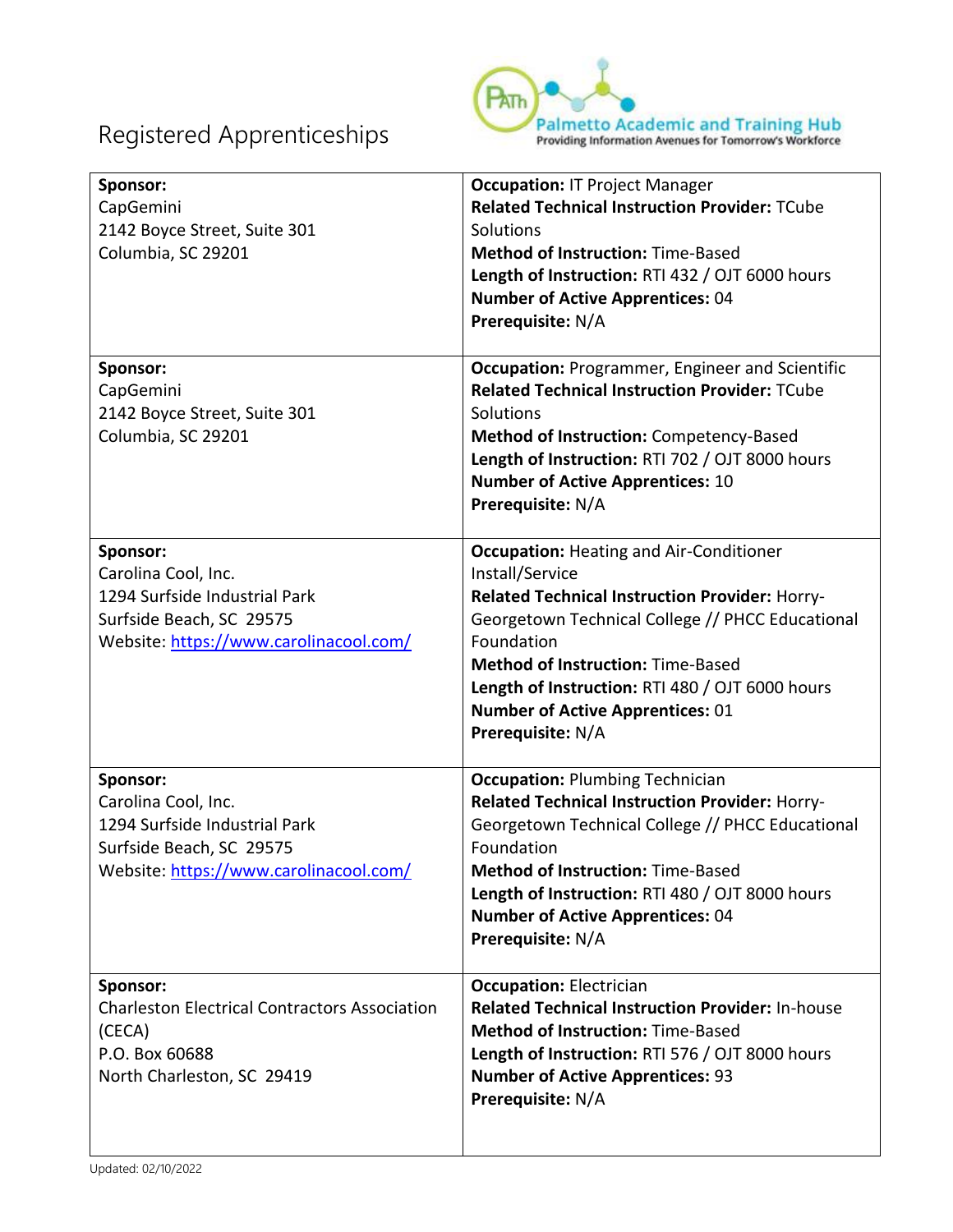

| Sponsor:<br><b>Charleston Electrical Training Alliance</b><br>(CETA)<br>7281 Cross Park Drive, Building 200<br>North Charleston, SC 29418<br>Website: https://www.ceta776.org | <b>Occupation: Electrician</b><br><b>Related Technical Instruction Provider: In-house</b><br><b>Method of Instruction: Time-Based</b><br>Length of Instruction: RTI 900 / OJT 8000 hours<br><b>Number of Active Apprentices: 50</b><br>Prerequisite: High School Diploma or GED. Credits in<br>Algebra.                                                                                                                                                                                         |
|-------------------------------------------------------------------------------------------------------------------------------------------------------------------------------|-------------------------------------------------------------------------------------------------------------------------------------------------------------------------------------------------------------------------------------------------------------------------------------------------------------------------------------------------------------------------------------------------------------------------------------------------------------------------------------------------|
| Sponsor:<br>Charleston Water System<br>103 St. Philip Street<br>Charleston, SC 29403<br>Website: https://www.charlestonwater.com                                              | <b>Occupation:</b> Wastewater Treatment Plant Operator<br><b>Related Technical Instruction Provider: Trident</b><br><b>Technical College</b><br><b>Method of Instruction: Time-Based</b><br>Length of Instruction: RTI 1154 / OJT 8000 hours<br><b>Number of Active Apprentices: 38</b><br><b>Prerequisite:</b> Acceptance into the apprenticeship<br>program is part of the recruitment process for<br>selected associates when hired for Charleston Water<br>System apprenticeship positions. |
| Sponsor:<br>Charleston Water System<br>103 St. Philip Street<br>Charleston, SC 29403<br>Website: https://www.charlestonwater.com                                              | <b>Occupation: Water Treatment Plant Operator</b><br><b>Related Technical Instruction Provider: Trident</b><br><b>Technical College</b><br><b>Method of Instruction: Time-Based</b><br>Length of Instruction: RTI 926 / OJT 8000 hours<br><b>Number of Active Apprentices: 38</b><br><b>Prerequisite:</b> Acceptance into the apprenticeship<br>program is part of the recruitment process for<br>selected associates when hired for Charleston Water<br>System apprenticeship positions.       |
| Sponsor:<br>Charleston Water System<br>103 St. Philip Street<br>Charleston, SC 29403<br>Website: https://www.charlestonwater.com                                              | <b>Occupation: Waste Treatment Operator</b><br><b>Related Technical Instruction Provider: Trident</b><br><b>Technical College</b><br><b>Method of Instruction: Time-Based</b><br>Length of Instruction: RTI 1000 / OJT 6000 hours<br><b>Number of Active Apprentices: 38</b><br>Prerequisite: Acceptance into the apprenticeship<br>program is part of the recruitment process for<br>selected associates when hired for Charleston Water<br>System apprenticeship positions.                   |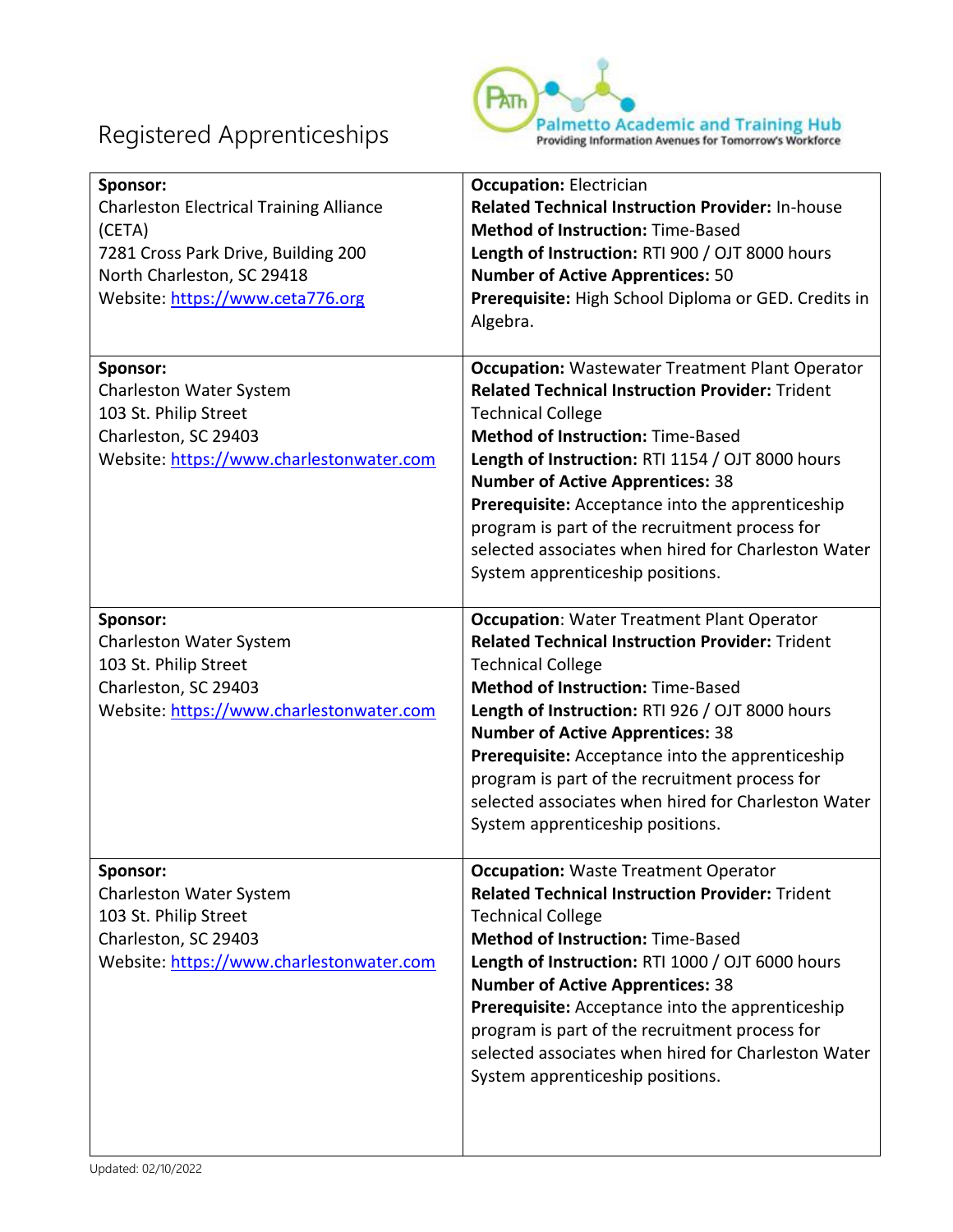

| Sponsor:<br>Charleston Water System<br>103 St. Philip Street<br>Charleston, SC 29403<br>Website: https://www.charlestonwater.com | <b>Occupation: Maintenance Mechanic</b><br><b>Related Technical Instruction Provider: Trident</b><br><b>Technical College</b><br><b>Method of Instruction: Time-Based</b><br>Length of Instruction: RTI 785 / OJT 8000 hours<br><b>Number of Active Apprentices: 38</b><br>Prerequisite: Acceptance into the apprenticeship<br>program is part of the recruitment process for                                                                                                                    |
|----------------------------------------------------------------------------------------------------------------------------------|--------------------------------------------------------------------------------------------------------------------------------------------------------------------------------------------------------------------------------------------------------------------------------------------------------------------------------------------------------------------------------------------------------------------------------------------------------------------------------------------------|
|                                                                                                                                  | selected associates when hired for Charleston Water<br>System apprenticeship positions.                                                                                                                                                                                                                                                                                                                                                                                                          |
| Sponsor:<br>Charleston Water System<br>103 St. Philip Street<br>Charleston, SC 29403<br>Website: https://www.charlestonwater.com | <b>Occupation: Maintenance Technician</b><br><b>Related Technical Instruction Provider: Trident</b><br><b>Technical College</b><br><b>Method of Instruction: Time-Based</b><br>Length of Instruction: RTI 600 / OJT 6000 hours<br><b>Number of Active Apprentices: 38</b><br>Prerequisite: Acceptance into the apprenticeship<br>program is part of the recruitment process for<br>selected associates when hired for Charleston Water<br>System apprenticeship positions.                       |
| Sponsor:<br>Charleston Water System<br>103 St. Philip Street<br>Charleston, SC 29403<br>Website: https://www.charlestonwater.com | <b>Occupation: Instrumentation and Electrical</b><br>Technician<br><b>Related Technical Instruction Provider: Trident</b><br><b>Technical College</b><br><b>Method of Instruction: Time-Based</b><br>Length of Instruction: RTI 576 / OJT 8000 hours<br><b>Number of Active Apprentices: 38</b><br>Prerequisite: Acceptance into the apprenticeship<br>program is part of the recruitment process for<br>selected associates when hired for Charleston Water<br>System apprenticeship positions. |
| Sponsor:<br>Charter Communications- Columbia HQ<br>3347 Platt Springs Road<br>Columbia, SC 29170                                 | <b>Occupation:</b> Cable Television Installer<br><b>Related Technical Instruction Provider: In-house</b><br><b>Method of Instruction: Time-Based</b><br>Length of Instruction: RTI 472 / OJT 6000 hours<br><b>Number of Active Apprentices: 103</b><br>Prerequisite: N/A                                                                                                                                                                                                                         |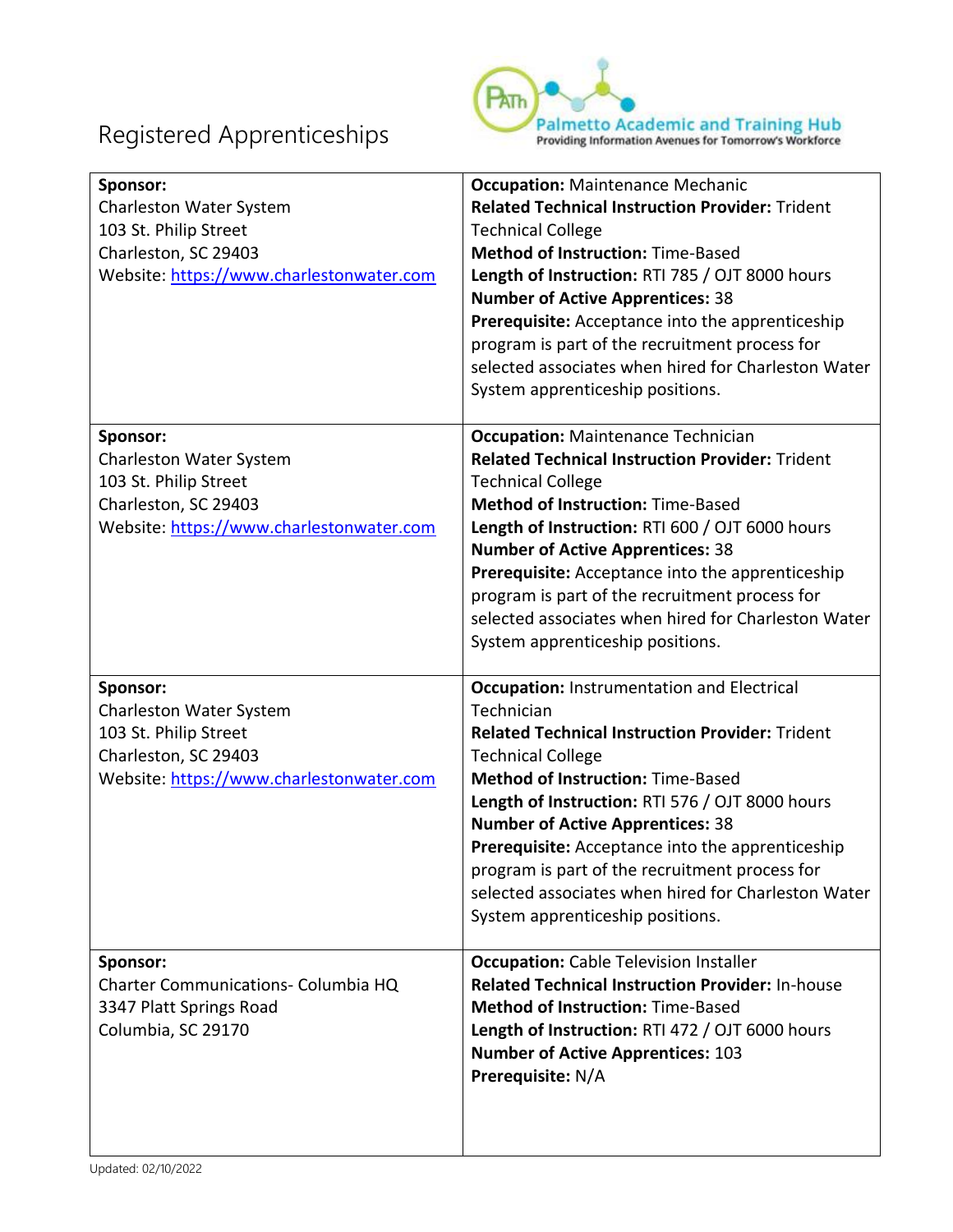

| Sponsor:<br>City of Columbia - Water Treatment Plants at<br>Columbia Canal and Lake Murray<br>300 Laurel Street<br>Columbia, SC 29201  | <b>Occupation: Water Treatment Plant Operator</b><br><b>Related Technical Instruction Provider: In-house</b><br><b>Method of Instruction: Time-Based</b><br>Length of Instruction: RTI 469 / OJT 6000 hours<br><b>Number of Active Apprentices: 11</b><br>Prerequisite: Valid Water Treatment Plant<br>Operator's License. |
|----------------------------------------------------------------------------------------------------------------------------------------|----------------------------------------------------------------------------------------------------------------------------------------------------------------------------------------------------------------------------------------------------------------------------------------------------------------------------|
| Sponsor:<br>Cole-Parmer<br>2345A Charleston Regional Pkwy<br>Charleston, SC 29492                                                      | <b>Occupation:</b> Elect - Prod - Line - Maint - Mechanic<br><b>Related Technical Instruction Provider: Trident</b><br><b>Technical College</b><br><b>Method of Instruction: Time-Based</b><br>Length of Instruction: RTI 600 / OJT 2000 hours<br><b>Number of Active Apprentices: 01</b><br>Prerequisite: N/A             |
| Sponsor:<br><b>Colleton River Club</b><br>60 Colleton River Drive<br>Bluffton, SC 29910<br>Website: https://www.colletonriverclub.com/ | <b>Occupation:</b> Cook, Restaurant<br><b>Related Technical Instruction Provider: In-house</b><br><b>Method of Instruction: Hybrid</b><br>Length of Instruction: RTI 537 / OJT 4000 - 4500<br>hours<br><b>Number of Active Apprentices: 00</b><br>Prerequisite: None                                                       |
| Sponsor:<br><b>Colleton River Club</b><br>60 Colleton River Drive<br>Bluffton, SC 29910<br>Website: https://www.colletonriverclub.com/ | <b>Occupation:</b> Cook, Restaurant, Youth<br><b>Related Technical Instruction Provider: In-house</b><br>Method of Instruction: Competency-Based<br>Length of Instruction: RTI 537 / OJT 2000 hours<br><b>Number of Active Apprentices: 00</b><br>Prerequisite: None                                                       |
| Sponsor:<br><b>Colleton River Club</b><br>60 Colleton River Drive<br>Bluffton, SC 29910<br>Website: https://www.colletonriverclub.com/ | Occupation: Greenskeeper - Golf Course<br>Maintenance<br><b>Related Technical Instruction Provider: In-house</b><br>Method of Instruction: Competency-Based<br>Length of Instruction: RTI 288 / OJT 4000 hours<br><b>Number of Active Apprentices: 00</b><br>Prerequisite: None                                            |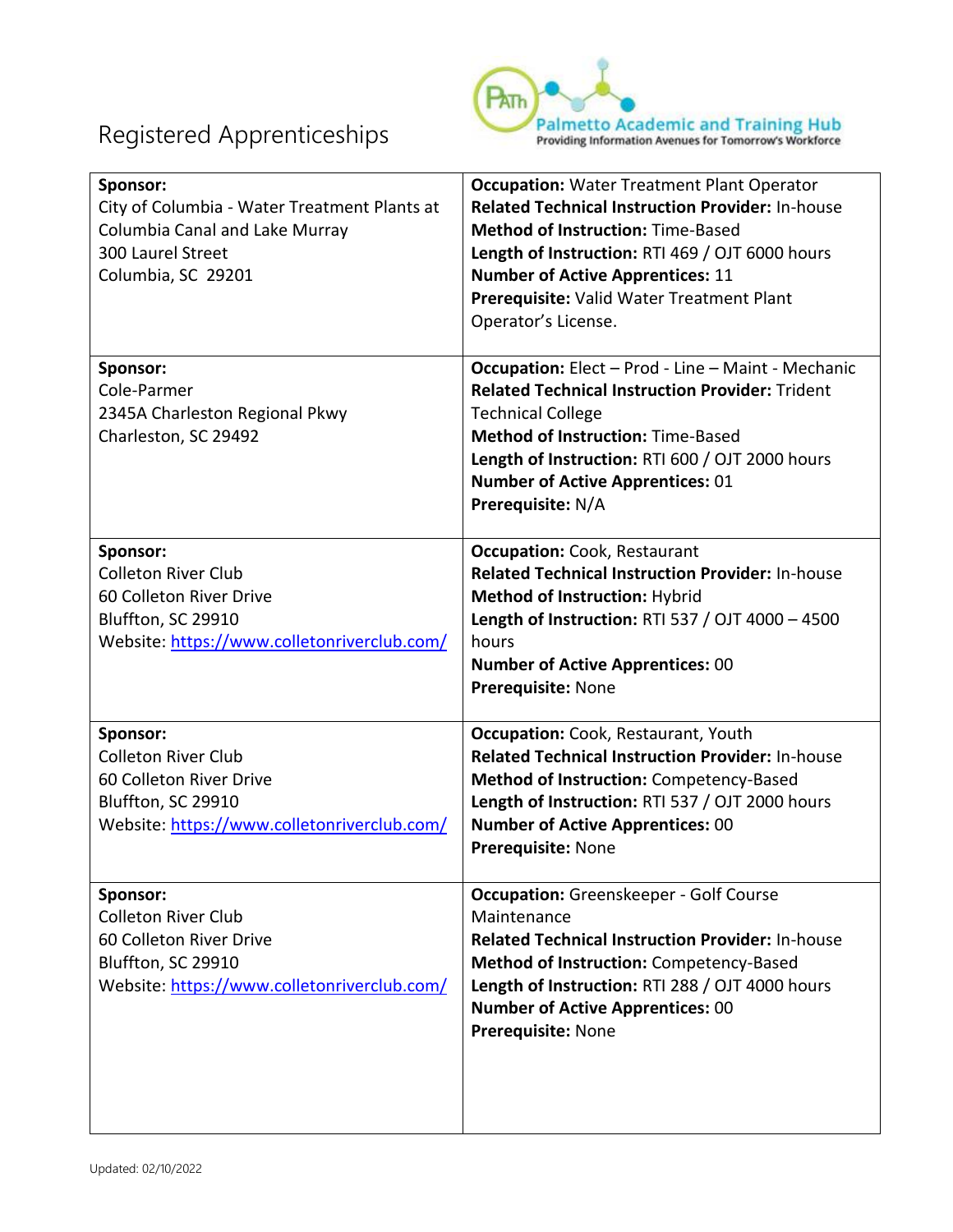

| Sponsor:<br><b>Colleton River Club</b><br>60 Colleton River Drive<br>Bluffton, SC 29910<br>Website: https://www.colletonriverclub.com/ | <b>Occupation:</b> Greenskeeper - Golf Course<br>Maintenance, Youth<br><b>Related Technical Instruction Provider: In-house</b><br>Method of Instruction: Competency-Based<br>Length of Instruction: RTI 288 / OJT 2000 hours<br><b>Number of Active Apprentices: 00</b><br>Prerequisite: None                                                                                                              |
|----------------------------------------------------------------------------------------------------------------------------------------|------------------------------------------------------------------------------------------------------------------------------------------------------------------------------------------------------------------------------------------------------------------------------------------------------------------------------------------------------------------------------------------------------------|
| Sponsor:<br><b>Compass Military Services</b><br>3950 Lake Michigan Drive, NW<br>Walker, MI 49534                                       | <b>Occupation:</b> Emergency Medical Technician /<br>Paramedic<br><b>Related Technical Instruction Provider: School of</b><br><b>EMS</b><br><b>Method of Instruction: Time-Based</b><br>Length of Instruction: RTI 867 / OJT 3279 hours<br><b>Number of Active Apprentices: 00</b><br>Prerequisite: High School Diploma or GED.                                                                            |
| Sponsor:<br>CSRA Electrical Joint Apprenticeship and<br><b>Training Center (JATC)</b><br>1248 Reynolds Street<br>Augusta, GA 30901     | <b>Occupation: Electrician</b><br><b>Related Technical Instruction Provider: Augusta</b><br><b>Technical College</b><br><b>Method of Instruction: Time-Based</b><br>Length of Instruction: RTI 940 / OJT 8000 hours<br><b>Number of Active Apprentices: 220</b><br>Prerequisite: High School Diploma, or GED.                                                                                              |
| Sponsor:<br>Cullum Constructors, Inc.<br>3325 Pacific Street<br>North Charleston, SC 29418                                             | <b>Occupation: Mechanical Drafter</b><br><b>Related Technical Instruction Provider: Trident</b><br><b>Technical College</b><br><b>Method of Instruction: Time-Based</b><br>Length of Instruction: RTI 432 / OJT 6000 hours<br><b>Number of Active Apprentices: 13</b><br>Prerequisite: Participants must be at least 16 years<br>of age, be able to pass a drug test, and have reliable<br>transportation. |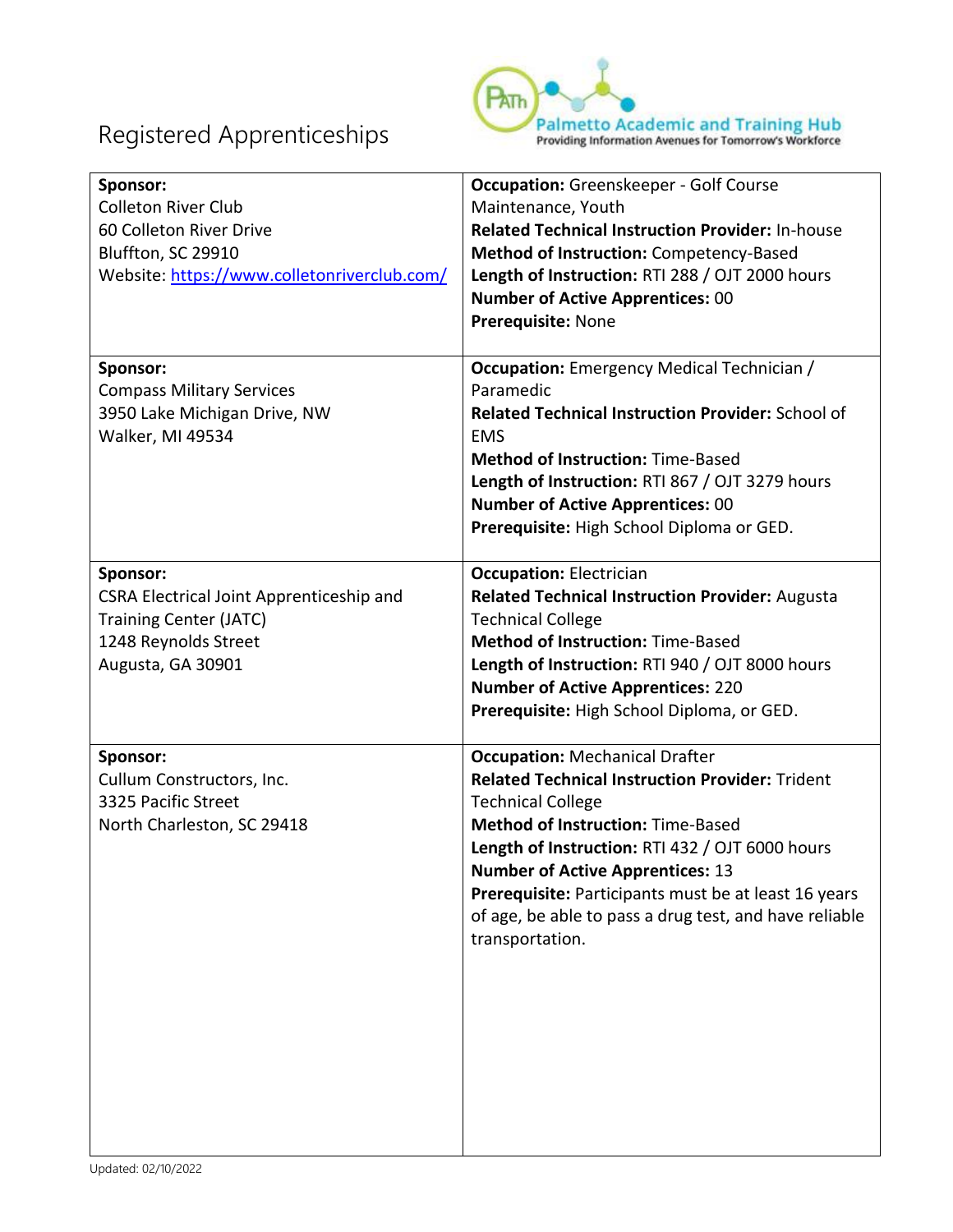

| Sponsor:<br>Cullum Constructors, Inc.<br>3325 Pacific Street<br>North Charleston, SC 29418                        | <b>Occupation: Plumber Journeyman</b><br><b>Related Technical Instruction Provider: NCCER</b><br><b>Contren Learning Series</b><br><b>Method of Instruction: Time-Based</b><br>Length of Instruction: RTI 576 / OJT 8000 hours<br><b>Number of Active Apprentices: 13</b><br>Prerequisite: Participants must be at least 16 years<br>of age, be able to pass a drug test, and have reliable<br>transportation.                                                                                                                                                                                                                |
|-------------------------------------------------------------------------------------------------------------------|-------------------------------------------------------------------------------------------------------------------------------------------------------------------------------------------------------------------------------------------------------------------------------------------------------------------------------------------------------------------------------------------------------------------------------------------------------------------------------------------------------------------------------------------------------------------------------------------------------------------------------|
| Sponsor:<br>Cullum Constructors, Inc.<br>3325 Pacific Street<br>North Charleston, SC 29418                        | <b>Occupation:</b> Sheet Metal Journeyman<br><b>Related Technical Instruction Provider: NCCER</b><br><b>Contren Learning Series</b><br><b>Method of Instruction: Time-Based</b><br>Length of Instruction: RTI 576 / OJT 8000 hours<br><b>Number of Active Apprentices: 13</b><br>Prerequisite: Participants must be at least 16 years<br>of age, be able to pass a drug test, and have reliable<br>transportation.                                                                                                                                                                                                            |
| Sponsor:<br>Cullum Services, Inc.<br>3325 Pacific Street<br>North Charleston, SC 29418                            | <b>Occupation: HVAC Installer/Service Technician</b><br><b>Related Technical Instruction Provider: Trident</b><br>Technical College, Midlands Technical College, and<br><b>Greenville Technical College</b><br><b>Method of Instruction: Time-Based</b><br>Length of Instruction: RTI 487 / OJT 6000 hours<br><b>Number of Active Apprentices: 04</b><br>Prerequisite: Age: Shall be at least 16 years of age.<br>Education: Shall be enrolled in high school, technical<br>college, and/or CATE work experiences. Must be<br>able to attain appropriate qualifying scores on<br>Trident Technical College's placement tests. |
| Sponsor:<br><b>CVS Health</b><br>1544 Piedmont Avenue<br>Atlanta, GA 30324<br>Website: https://jobs.cvshealth.com | <b>Occupation: Pharmacy Technician (Statewide)</b><br><b>Related Technical Instruction Provider: In-house</b><br><b>Method of Instruction: Time-Based</b><br>Length of Instruction: RTI 175 / OJT 2500 hours<br><b>Number of Active Apprentices: 00</b><br>Prerequisite: Must be at least 18 years of age and<br>licensed as a Pharmacy Technician in the State of<br>South Carolina through the SC Board of Pharmacy.                                                                                                                                                                                                        |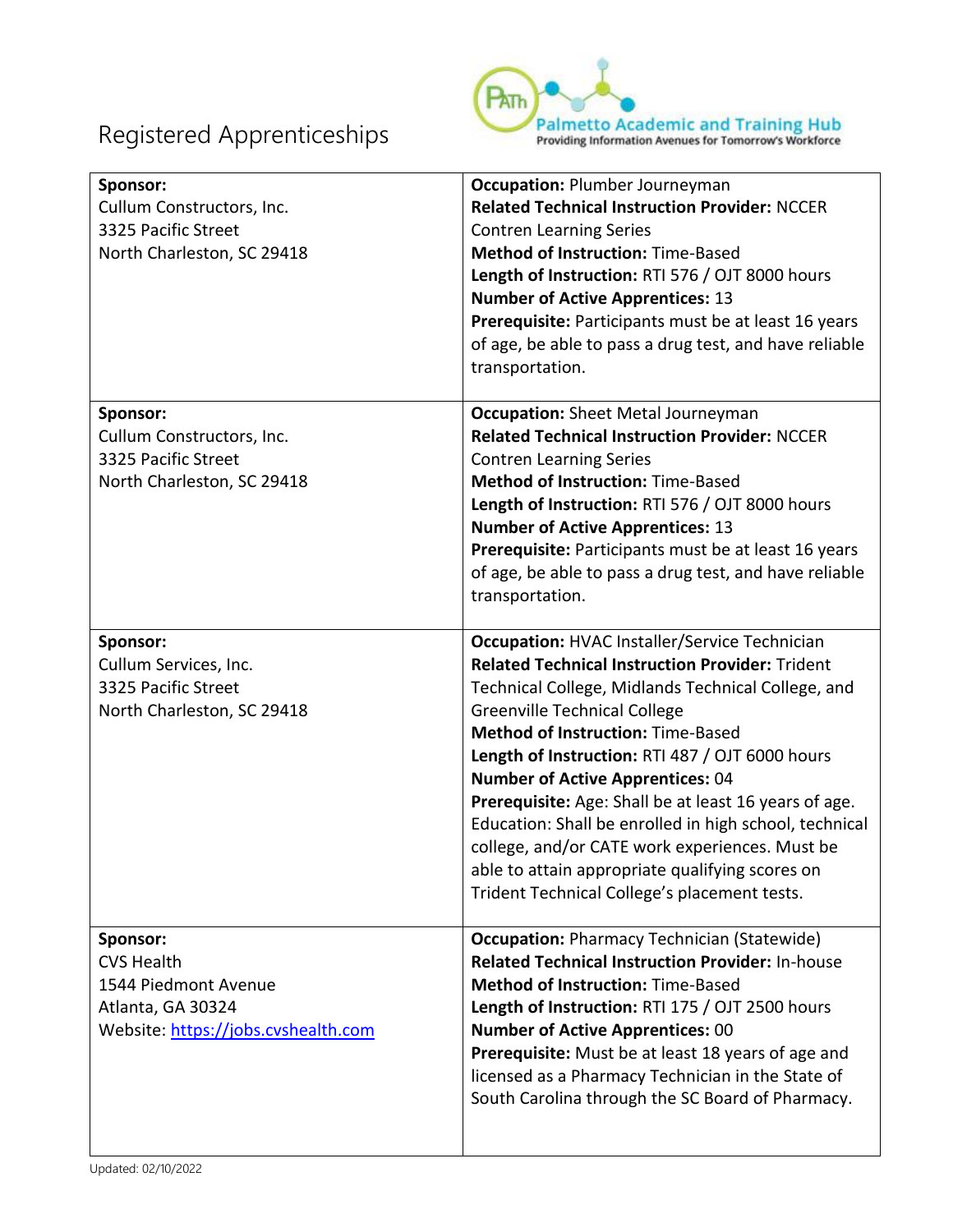

| Sponsor:<br><b>CVS Health</b><br>1544 Piedmont Avenue<br>Atlanta, GA 30324<br>Website: https://jobs.cvshealth.com                       | <b>Occupation:</b> Store Manager in Training (Statewide)<br><b>Related Technical Instruction Provider: In-house</b><br>Method of Instruction: Competency-Based<br>Length of Instruction: RTI 279 / OJT 4000 hours<br><b>Number of Active Apprentices: 00</b><br>Prerequisite: Must be at least 18 years of age and<br>preferred educational degree or work experience<br>equivalent for the position.                                                                                                                                                                                                                                                                                                                                                                                                                                      |
|-----------------------------------------------------------------------------------------------------------------------------------------|--------------------------------------------------------------------------------------------------------------------------------------------------------------------------------------------------------------------------------------------------------------------------------------------------------------------------------------------------------------------------------------------------------------------------------------------------------------------------------------------------------------------------------------------------------------------------------------------------------------------------------------------------------------------------------------------------------------------------------------------------------------------------------------------------------------------------------------------|
| Sponsor:<br>DMA Sales, LLC.<br>3640 Ralph Ellis Blvd.<br>Loris, SC 29569                                                                | Occupation: Laborers and Freight, Stock, and<br><b>Material Movers</b><br><b>Related Technical Instruction Provider: In-house</b><br><b>Method of Instruction: Time-Based</b><br>Length of Instruction: RTI 144 / OJT 2400 hours<br><b>Number of Active Apprentices: 04</b><br>Prerequisite: High School Diploma or Equivalent.<br>Requires reading, writing, adding, subtracting, and<br>carrying out instructions. Use of electronic mobile<br>devices requiring interpretation in various<br>applications or the posting, preparation,<br>interpretation, use and check of records and<br>comparable data. Continuous mental and visual<br>attention requiring constant alertness or activity.<br>Moderate physical effort requiring the ability to<br>frequently lift or move material up to 50 pounds in<br>difficult work positions. |
| Sponsor:<br>DW Green Institute Inc., Green School<br>1601 Highway 17-North<br>North Myrtle Beach, SC 29582<br>Website: www.una-spsc.org | <b>Occupation: Energy Specialist</b><br><b>Related Technical Instruction Provider: In-house</b><br><b>Method of Instruction: Time-Based</b><br><b>Length of Instruction: RTI 288 / OJT 4000 hours</b><br><b>Number of Active Apprentices: 00</b><br>Prerequisite: N/A                                                                                                                                                                                                                                                                                                                                                                                                                                                                                                                                                                      |
| Sponsor:<br>DW Green Institute Inc., Green School<br>1601 Highway 17-North<br>North Myrtle Beach, SC 29582<br>Website: www.una-spsc.org | <b>Occupation:</b> Communications Specialist / Public<br>Relations<br><b>Related Technical Instruction Provider: In-house</b><br><b>Method of Instruction: Time-Based</b><br>Length of Instruction: RTI 144 / OJT 2000 hours<br><b>Number of Active Apprentices: 00</b><br>Prerequisite: N/A                                                                                                                                                                                                                                                                                                                                                                                                                                                                                                                                               |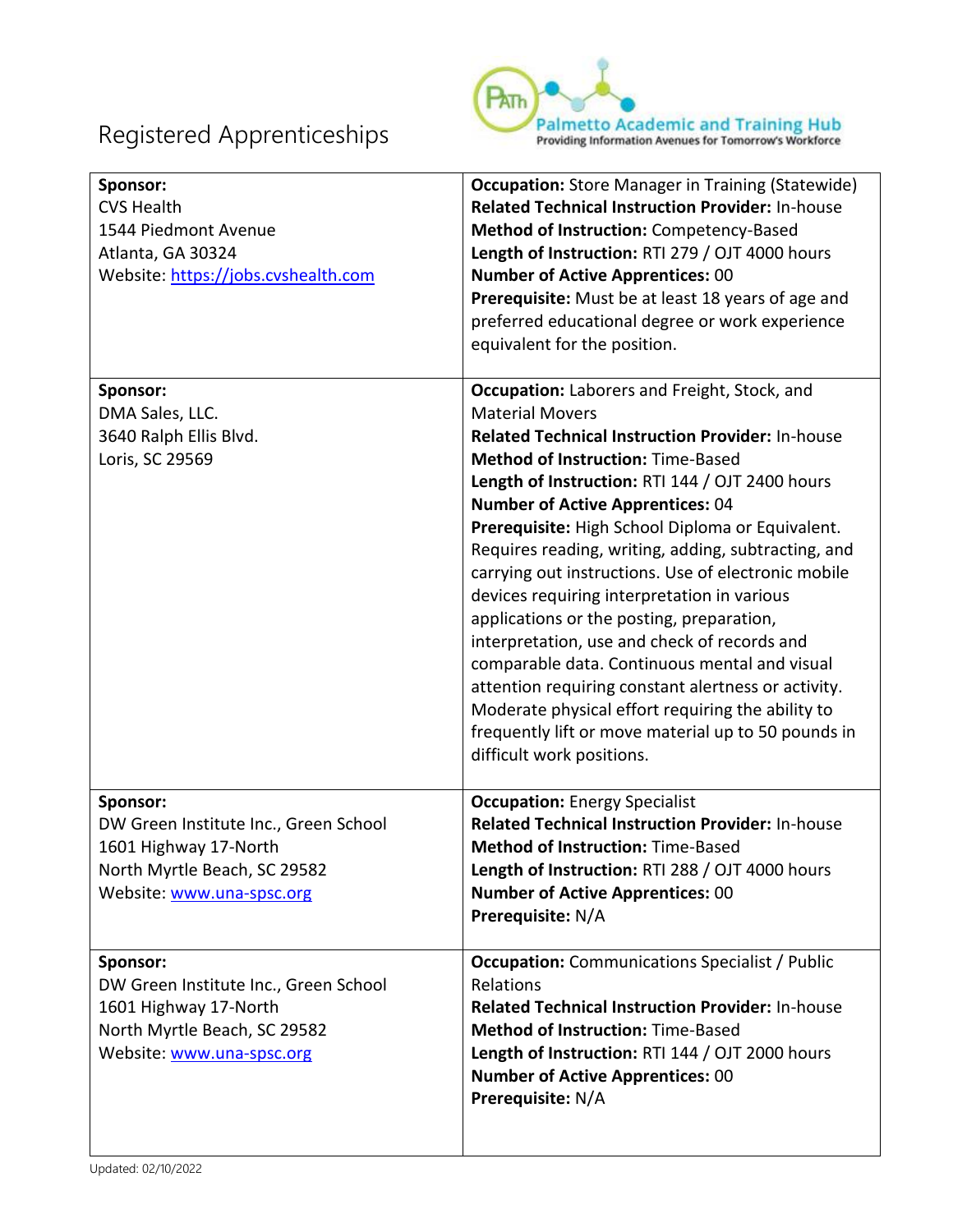

| Sponsor:<br><b>Early Education Career Institute</b><br>1001 Washington Street, Suite 206-7<br>Columbia, SC 29205<br>Website:<br>www.earlyeducationcareerinstitute.org | <b>Occupation: Early Childhood Educator</b><br><b>Related Technical Instruction Provider: In-house</b><br><b>Method of Instruction: Time-Based</b><br>Length of Instruction: RTI 840 / OJT 2000 hours<br><b>Number of Active Apprentices: 00</b><br>Prerequisite: N/A                                                                                                                                                                                                                            |
|-----------------------------------------------------------------------------------------------------------------------------------------------------------------------|--------------------------------------------------------------------------------------------------------------------------------------------------------------------------------------------------------------------------------------------------------------------------------------------------------------------------------------------------------------------------------------------------------------------------------------------------------------------------------------------------|
| Sponsor:<br>Eggs Up Grill<br>2664 Highway 17 North<br>Mount Pleasant, SC 29466                                                                                        | <b>Occupation:</b> Cook (Hotel and Restaurant)<br><b>Related Technical Instruction Provider: Trident</b><br><b>Technical College</b><br><b>Method of Instruction: Hybrid</b><br>Length of Instruction: RTI 405 / OJT 0 - 6000 hours<br><b>Number of Active Apprentices: 00</b><br>Prerequisite: Apprentice candidates are required to<br>achieve qualifying Accuplacer Test scores for Trident<br><b>Technical College's Culinary Arts Certificate</b><br>Program.                               |
| Sponsor:<br>Elkem Silicones USA Corporation<br>7979 Park Place Road<br>York, SC 29745                                                                                 | <b>Occupation:</b> Chemical Operator<br><b>Related Technical Instruction Provider: In-house</b><br><b>Method of Instruction: Time-Based</b><br>Length of Instruction: RTI 576 / OJT 7424 hours<br><b>Number of Active Apprentices: 42</b><br>Prerequisite: High School Diploma or GED, 2-5 years<br>of manufacturing experience preferred, able to work<br>any shift, able to lift to 50 pounds and stand most of<br>shift, general computer, and math skills, willing to<br>operate a forklift. |
| Sponsor:<br><b>Elkem Silicones USA Corporation</b><br>7979 Park Place Road<br>York, SC 29745                                                                          | <b>Occupation: Logistics Operator</b><br>Related Technical Instruction Provider: In-house<br><b>Method of Instruction: Time-Based</b><br>Length of Instruction: RTI 288 / OJT 3712 hours<br><b>Number of Active Apprentices: 42</b><br>Prerequisite: High School Diploma or GED, 2-5 years<br>of manufacturing experience preferred, able to work<br>any shift, able to lift to 50 pounds and stand most of<br>shift, general computer, and math skills, willing to<br>operate a forklift.       |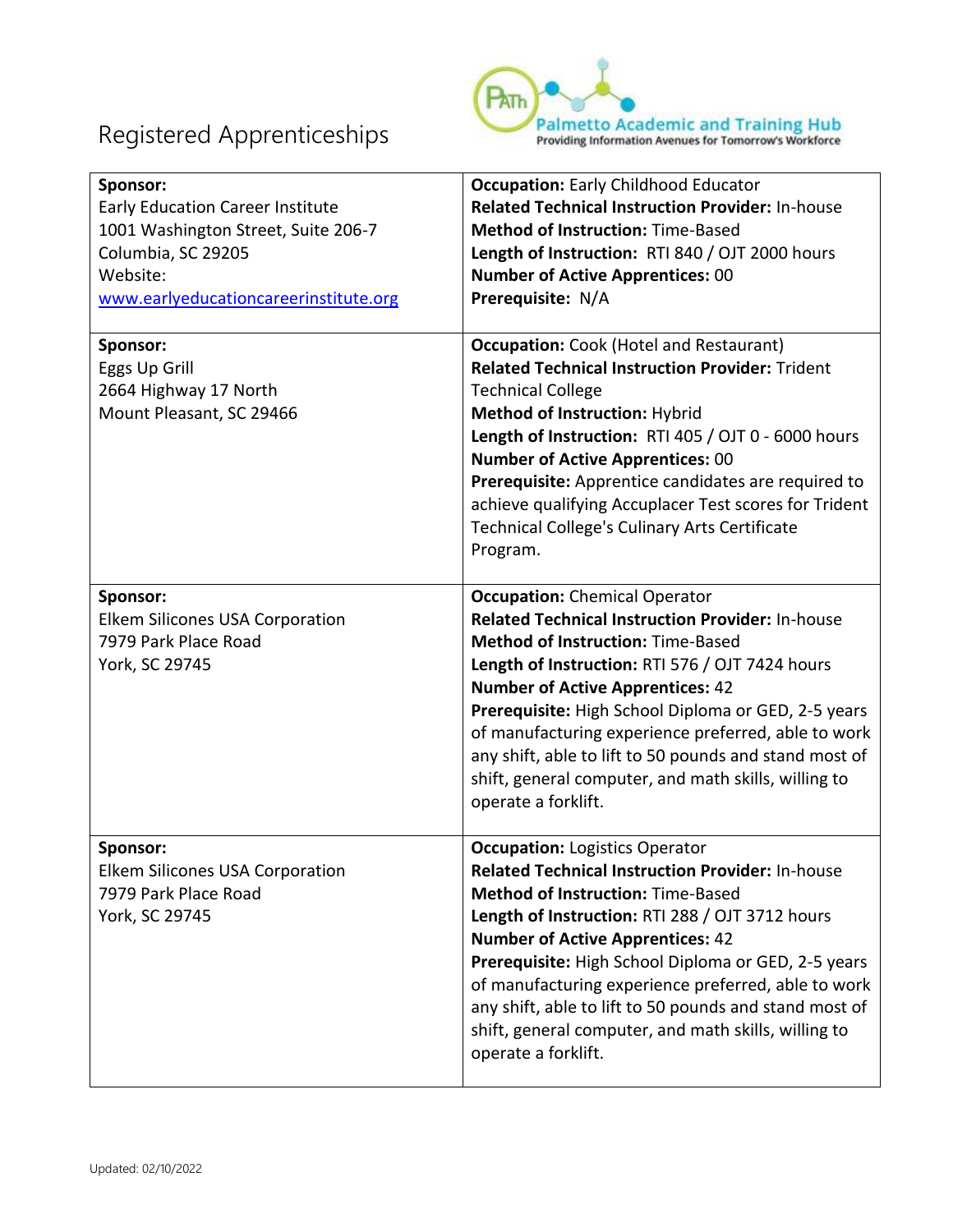

| Sponsor:<br>Elkem Silicones USA Corporation<br>7979 Park Place Road<br>York, SC 29745 | <b>Occupation: Maintenance Technician</b><br><b>Related Technical Instruction Provider: In-house</b><br><b>Method of Instruction: Time-Based</b><br>Length of Instruction: RTI 576 / OJT 7424 hours<br><b>Number of Active Apprentices: 42</b><br>Prerequisite: High School Diploma or GED, 2-5 years<br>of manufacturing experience preferred, able to work<br>any shift, able to lift to 50 pounds and stand most of<br>shift, general computer, and math skills, willing to<br>operate a forklift. |
|---------------------------------------------------------------------------------------|-------------------------------------------------------------------------------------------------------------------------------------------------------------------------------------------------------------------------------------------------------------------------------------------------------------------------------------------------------------------------------------------------------------------------------------------------------------------------------------------------------|
| Sponsor:<br>Elkem Silicones USA Corporation<br>7979 Park Place Road<br>York, SC 29745 | <b>Occupation: QA Analyst</b><br><b>Related Technical Instruction Provider: In-house</b><br><b>Method of Instruction: Time-Based</b><br>Length of Instruction: RTI 576 / OJT 7424 hours<br><b>Number of Active Apprentices: 42</b><br>Prerequisite: High School Diploma or GED, 2-5 years<br>of manufacturing experience preferred, able to work<br>any shift, able to lift to 50 pounds and stand most of<br>shift, general computer, and math skills, willing to<br>operate a forklift.             |
| Sponsor:<br>Elkem Silicones USA Corporation<br>7979 Park Place Road<br>York, SC 29745 | <b>Occupation: Research Assistant</b><br><b>Related Technical Instruction Provider: In-house</b><br><b>Method of Instruction: Time-Based</b><br>Length of Instruction: RTI 288 / OJT 4000 hours<br><b>Number of Active Apprentices: 42</b><br>Prerequisite: High School Diploma or GED, 2-5 years<br>of manufacturing experience preferred, able to work<br>any shift, able to lift to 50 pounds and stand most of<br>shift, general computer, and math skills, willing to<br>operate a forklift.     |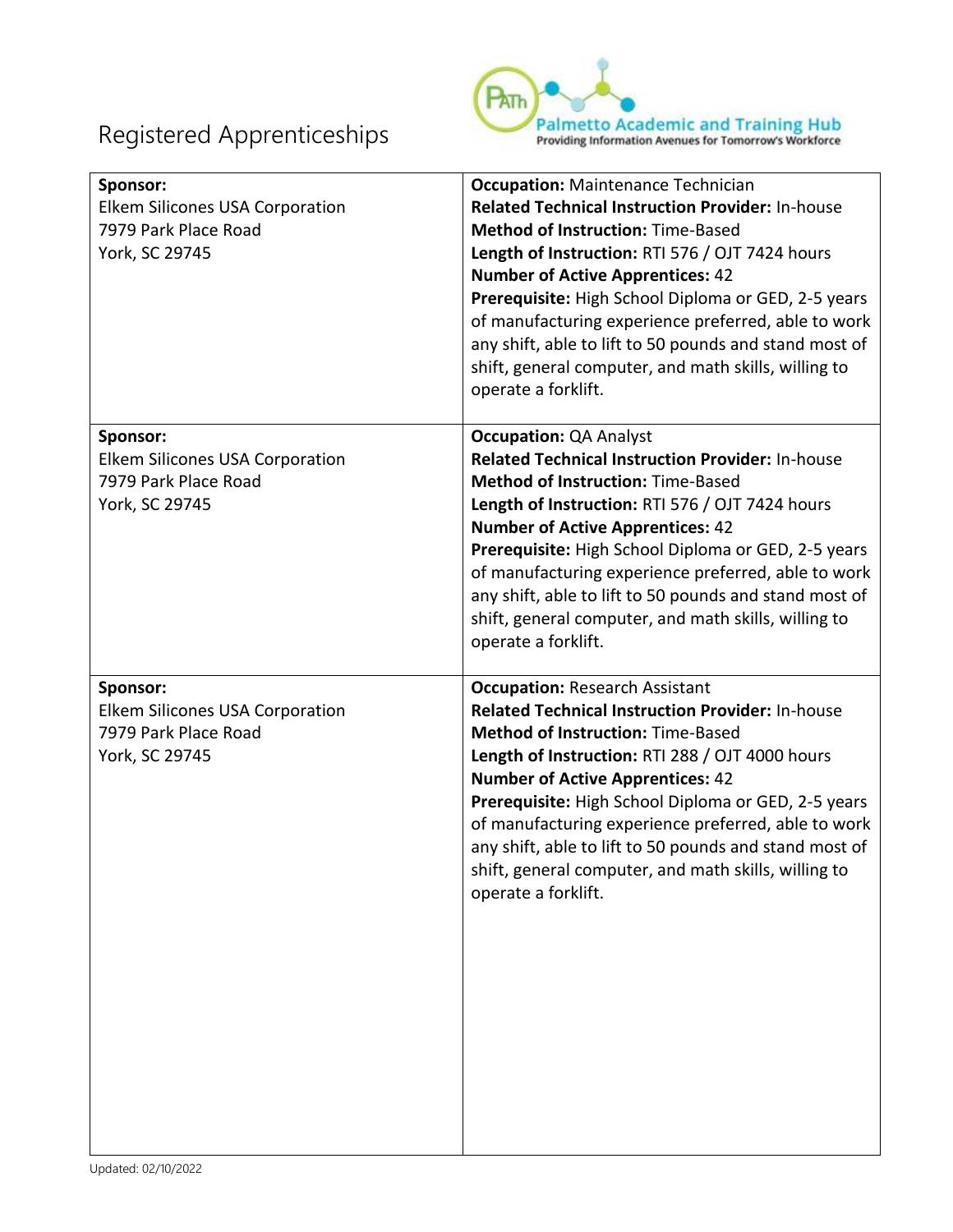

| Sponsor:<br>Elkem Silicones USA Corporation<br>7979 Park Place Road<br>York, SC 29745            | <b>Occupation: TSD Representative</b><br><b>Related Technical Instruction Provider: In-house</b><br>Method of Instruction: Hybrid<br>Length of Instruction: RTI 574 / OJT 2000 - 3750<br>hours<br><b>Number of Active Apprentices: 42</b><br>Prerequisite: High School Diploma or GED, 2-5 years<br>of manufacturing experience preferred, able to work<br>any shift, able to lift to 50 pounds and stand most of<br>shift, general computer, and math skills, willing to<br>operate a forklift. |
|--------------------------------------------------------------------------------------------------|--------------------------------------------------------------------------------------------------------------------------------------------------------------------------------------------------------------------------------------------------------------------------------------------------------------------------------------------------------------------------------------------------------------------------------------------------------------------------------------------------|
| Sponsor:<br><b>Frist Priority Academy</b><br>1831 Airport Blvd<br>Cayce, SC 29033                | <b>Occupation:</b> Emergency Medical Technicians<br><b>Related Technical Instruction Provider: Midlands</b><br><b>Technical College</b><br>Method of Instruction: Competency-Based<br>Length of Instruction: RTI 400 / OJT 2000 - 4000<br>hours<br><b>Number of Active Apprentices: 11</b><br>Prerequisite: High School Diploma or Equivalent,<br>South Carolina Driver's License.                                                                                                               |
| Sponsor:<br>Freedom Air Heating and Air Conditioning<br>515 Elm Street West<br>Hampton, SC 29924 | <b>Occupation: HVAC - Environmental Control</b><br>Installer/Service<br><b>Related Technical Instruction Provider: In-house</b><br><b>Method of Instruction: Time-Based</b><br>Length of Instruction: RTI 576 / OJT 8000 hours<br><b>Number of Active Apprentices: 03</b><br>Prerequisite: N/A                                                                                                                                                                                                   |
| Sponsor:<br><b>Frontier Communication</b><br>979 Lumber Street<br>Myrtle Beach, SC 29577         | <b>Occupation: Help Desk Technicians</b><br><b>Related Technical Instruction Provider: In-house</b><br>Method of Instruction: Competency-Based<br>Length of Instruction: RTI 280 / OJT 2000 hours<br><b>Number of Active Apprentices: 03</b><br>Prerequisite: N/A                                                                                                                                                                                                                                |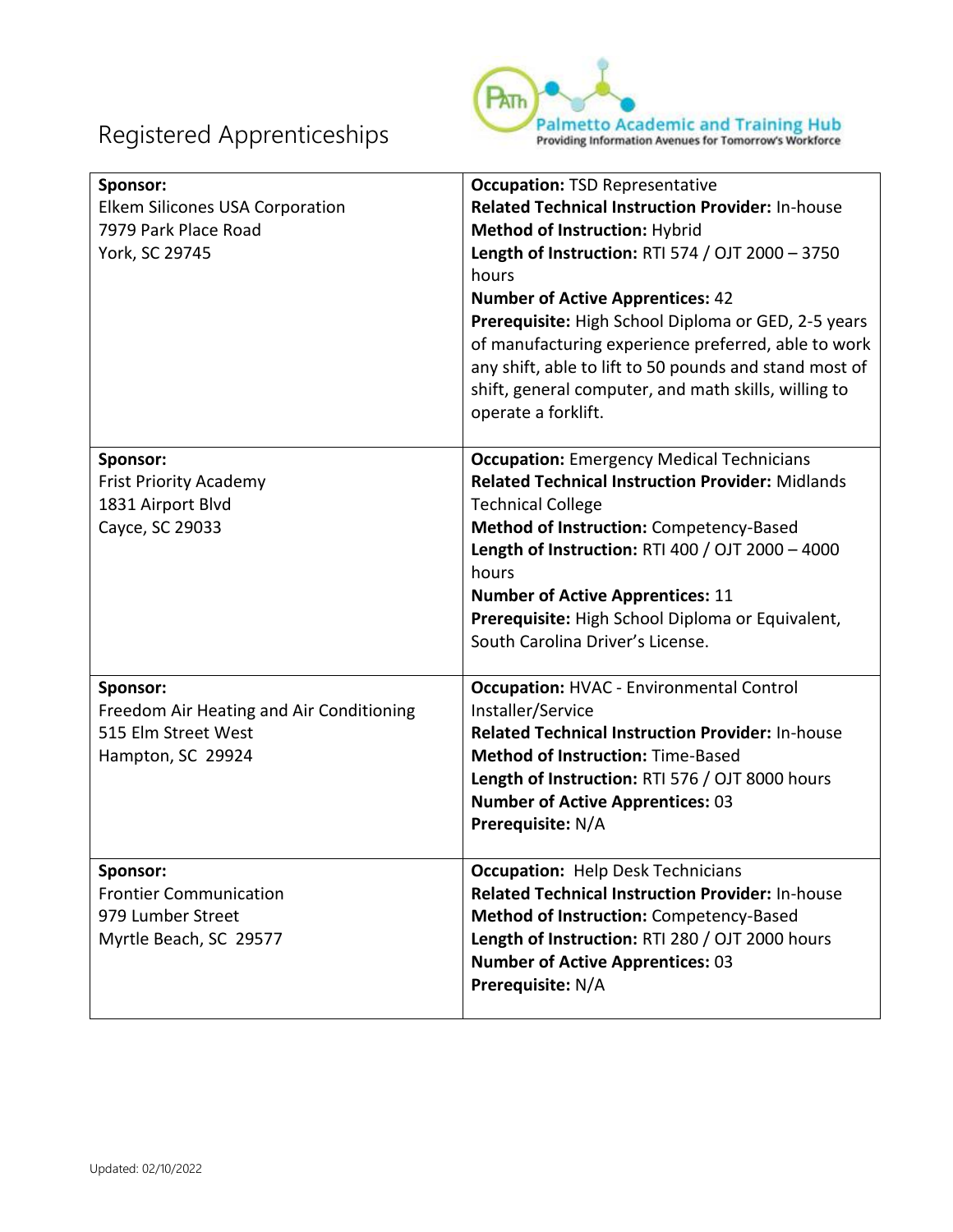

| Sponsor:<br>Georgetown County Sheriff's Reentry Services<br>2394 Browns Ferry Road<br>Georgetown, SC 29440                                       | <b>Occupation:</b> Heating, Air Conditioning, Ventilation &<br>Refrigeration Maintenance Technician<br><b>Related Technical Instruction Provider: In-house</b><br><b>Method of Instruction: Time-Based</b><br>Length of Instruction: RTI 432 / OJT 6000 hours<br><b>Number of Active Apprentices: 17</b><br>Prerequisite: N/A                                                                                   |
|--------------------------------------------------------------------------------------------------------------------------------------------------|-----------------------------------------------------------------------------------------------------------------------------------------------------------------------------------------------------------------------------------------------------------------------------------------------------------------------------------------------------------------------------------------------------------------|
| Sponsor:<br>Georgetown County Sheriff's Reentry Services<br>2394 Browns Ferry Road<br>Georgetown, SC 29440                                       | <b>Occupation:</b> Automobile Body Repair Technician<br><b>Related Technical Instruction Provider: In-house</b><br><b>Method of Instruction: Time-Based</b><br>Length of Instruction: RTI 576 / OJT 8000 hours<br><b>Number of Active Apprentices: 05</b><br>Prerequisite: N/A                                                                                                                                  |
| Sponsor:<br>Georgetown County Sheriff's Reentry Services<br>2394 Browns Ferry Road<br>Georgetown, SC 29440                                       | <b>Occupation: Carpenter</b><br>Related Technical Instruction Provider: In-house<br><b>Method of Instruction: Time-Based</b><br>Length of Instruction: RTI 832 / OJT 8000 hours<br><b>Number of Active Apprentices: 12</b><br>Prerequisite: N/A                                                                                                                                                                 |
| Sponsor:<br>Georgetown County Sheriff's Reentry Services<br>2394 Browns Ferry Road<br>Georgetown, SC 29440                                       | <b>Occupation: Electrician</b><br><b>Related Technical Instruction Provider: In-house</b><br><b>Method of Instruction: Time-Based</b><br>Length of Instruction: RTI 832 / OJT 8000 hours<br><b>Number of Active Apprentices: 05</b><br>Prerequisite: N/A                                                                                                                                                        |
| Sponsor:<br>Global Apprenticeship Foundation, Inc.<br>1320 Main Street, Suite 300<br>Columbia, SC 29201<br>Website: www.globalapprenticeship.org | <b>Occupation:</b> Solar Installation Apprenticeship<br>Program, Assembler Installer<br><b>Related Technical Instruction Provider: In-house</b><br>Method of Instruction: Competency-Based<br>Length of Instruction: RTI 288 / OJT 4000 hours<br><b>Number of Active Apprentices: 06</b><br>Prerequisite: High School Diploma or Equivalent<br>Valid Driver's License. Must be able to lift at least 50<br>lbs. |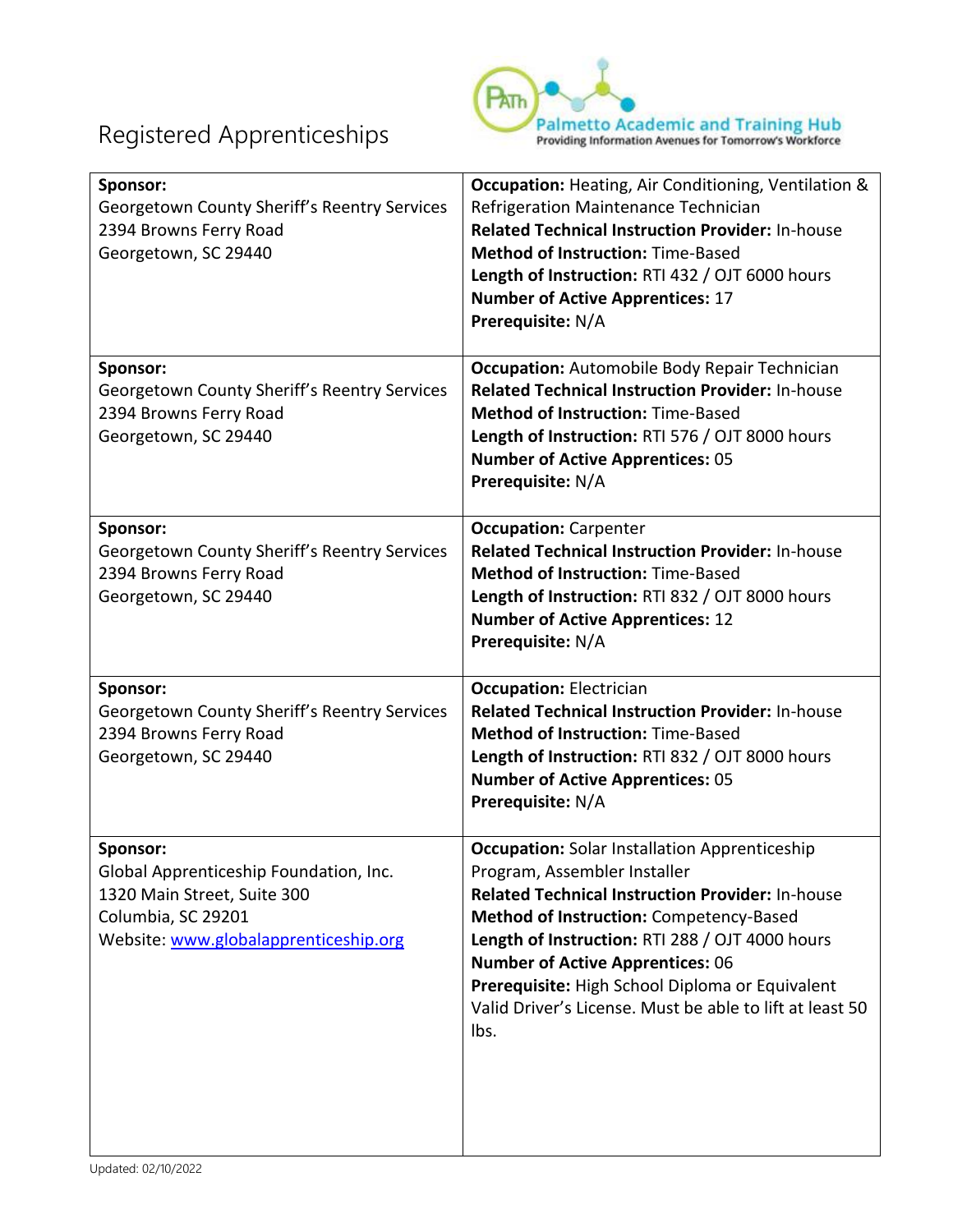

| Sponsor:<br>Go To Team<br>665 Johnnie Dodds Blvd, #300<br>Mt. Pleasant, SC 29464                                      | <b>Occupation:</b> Camera Operator<br><b>Related Technical Instruction Provider: In-house</b><br><b>Method of Instruction: Time-Based</b><br>Length of Instruction: RTI 144 / OJT 6000 hours<br><b>Number of Active Apprentices: 05</b><br>Prerequisite: N/A       |
|-----------------------------------------------------------------------------------------------------------------------|--------------------------------------------------------------------------------------------------------------------------------------------------------------------------------------------------------------------------------------------------------------------|
| Sponsor:<br>Grayson Company - Grayson Technical<br><b>Training Institute</b><br>2037 Woodrow Road<br>Sumter, SC 29153 | <b>Occupation:</b> Construction Craft Laborer<br><b>Related Technical Instruction Provider: In-house</b><br>Method of Instruction: Hybrid<br>Length of Instruction: RTI 372 / OJT $0 - 5100$ hours<br><b>Number of Active Apprentices: 10</b><br>Prerequisite: N/A |
| Sponsor:<br>Grayson Company - Grayson Technical<br><b>Training Institute</b><br>2037 Woodrow Road<br>Sumter, SC 29153 | <b>Occupation: Electrician</b><br><b>Related Technical Instruction Provider: In-house</b><br>Method of Instruction: Hybrid<br>Length of Instruction: RTI 576 / OJT 0 - 8000 hours<br><b>Number of Active Apprentices: 10</b><br>Prerequisite: N/A                  |
| Sponsor:<br>Grayson Company - Grayson Technical<br><b>Training Institute</b><br>2037 Woodrow Road<br>Sumter, SC 29153 | <b>Occupation: Building Inspector</b><br><b>Related Technical Instruction Provider: In-house</b><br><b>Method of Instruction: Time-Based</b><br>Length of Instruction: RTI 432 / OJT 6000 hours<br><b>Number of Active Apprentices: 10</b><br>Prerequisite: N/A    |
| Sponsor:<br>Grayson Company - Grayson Technical<br><b>Training Institute</b><br>2037 Woodrow Road<br>Sumter, SC 29153 | <b>Occupation: Welder, Combination</b><br><b>Related Technical Instruction Provider: In-house</b><br><b>Method of Instruction: Time-Based</b><br>Length of Instruction: RTI 480 / OJT 6000 hours<br><b>Number of Active Apprentices: 10</b><br>Prerequisite: N/A   |
| Sponsor:<br>Grayson Company - Grayson Technical<br><b>Training Institute</b><br>2037 Woodrow Road<br>Sumter, SC 29153 | <b>Occupation: Plumber</b><br><b>Related Technical Instruction Provider: In-house</b><br><b>Method of Instruction: Time-Based</b><br>Length of Instruction: RTI 588 / OJT 8000 hours<br><b>Number of Active Apprentices: 10</b><br>Prerequisite: N/A               |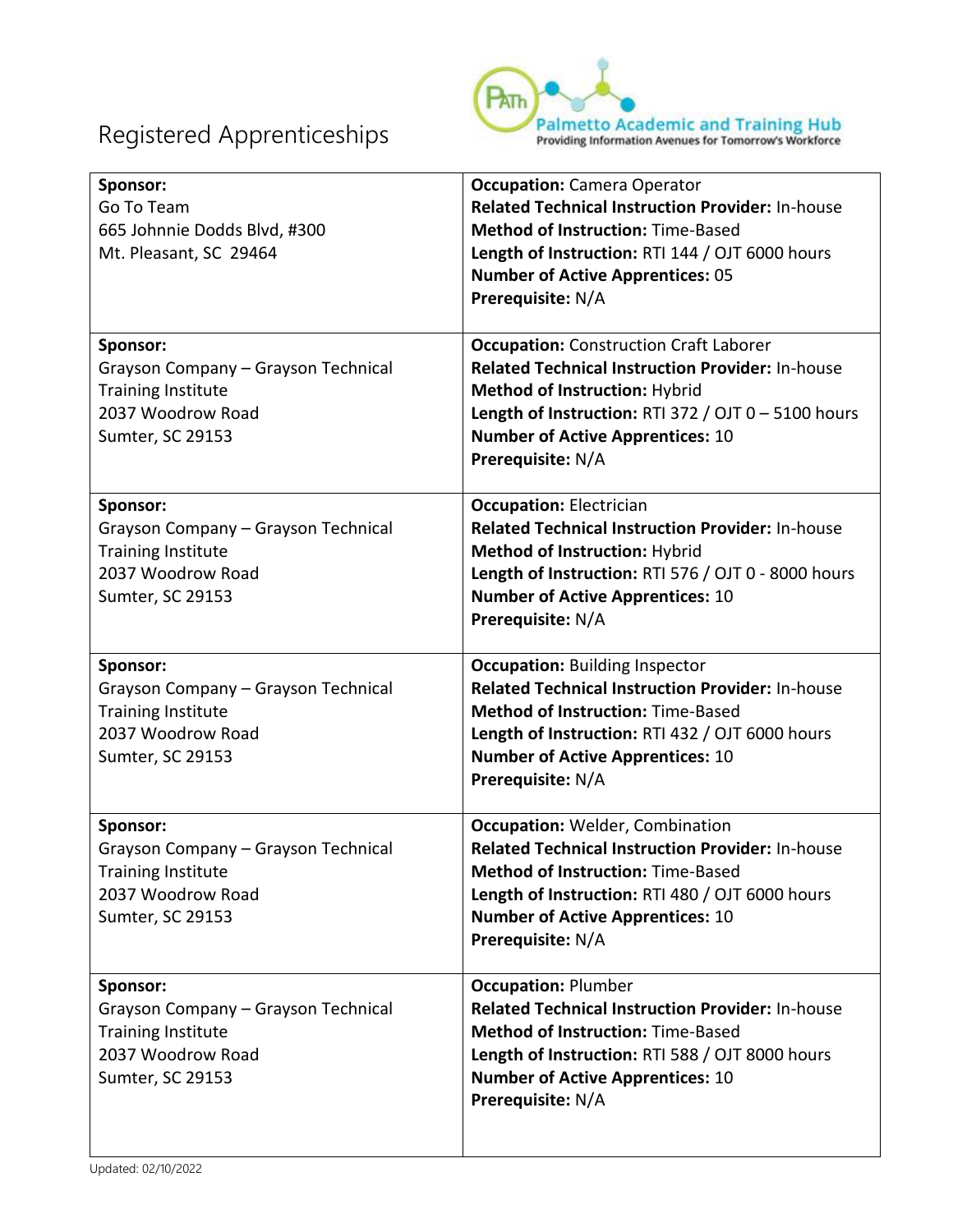

| Sponsor:<br>Grayson Company - Grayson Technical<br><b>Training Institute</b><br>2037 Woodrow Road<br>Sumter, SC 29153                                                           | <b>Occupation: Machine Operator</b><br><b>Related Technical Instruction Provider: In-house</b><br><b>Method of Instruction: Time-Based</b><br>Length of Instruction: RTI 240 / OJT 2000 hours<br><b>Number of Active Apprentices: 10</b><br>Prerequisite: N/A                                                                                                                                                                                                                                                                                                                                                                                                             |
|---------------------------------------------------------------------------------------------------------------------------------------------------------------------------------|---------------------------------------------------------------------------------------------------------------------------------------------------------------------------------------------------------------------------------------------------------------------------------------------------------------------------------------------------------------------------------------------------------------------------------------------------------------------------------------------------------------------------------------------------------------------------------------------------------------------------------------------------------------------------|
| Sponsor:<br>Hendrick Automotive Group of Charleston<br>603 Cores Avenue<br>North Charleston, SC 29406<br>Mr. Don Smith, Director of Community<br>Relations                      | <b>Occupation: Automotive Technician</b><br><b>Related Technical Instruction Provider: Trident</b><br><b>Technical College</b><br>Method of Instruction: Competency-Based<br>Length of Instruction: RTI 405 / OJT 2000 hours<br><b>Number of Active Apprentices: 20</b><br>Prerequisite: N/A<br>Various locations throughout Charleston, SC:<br>Rick Hendrick BMW Charleston & MINI of<br>$\circ$<br>Charleston<br>o Rick Hendrick Jeep and Fiat<br><b>Hendrick Toyota Scion</b><br>$\circ$<br><b>Hendrick Lexus Charleston</b><br>$\circ$<br>O Hendrick Honda of Charleston<br><b>Volvo of Charleston</b><br>$\circ$<br>Rick Hendrick Jeep Chrysler Dodge Ram<br>$\circ$ |
| Sponsor:<br>Hero Heating and Air, LLC.<br>4365 Dorchester Road, Suite 501<br>North Charleston, SC 29405                                                                         | <b>Occupation: HVAC Installer/Service Technician</b><br><b>Related Technical Instruction Provider: Trident</b><br><b>Technical College</b><br><b>Method of Instruction: Time-Based</b><br>Length of Instruction: RTI 653 / OJT 2000 hours<br><b>Number of Active Apprentices: 00</b><br>Prerequisite: N/A                                                                                                                                                                                                                                                                                                                                                                 |
| Sponsor:<br>International Association of Heat and Frost<br><b>Insulators and Asbestos Workers Local 92</b><br>(IAHFIAW Local 92)<br>211 Wade Morgan Road<br>McCormick, SC 29835 | <b>Occupation:</b> Composite Plastic Fabricator (Insulation<br>Worker)<br><b>Related Technical Instruction Provider: HFIAW Local</b><br>92<br><b>Method of Instruction: Time-Based</b><br>Length of Instruction: RTI 576 / OJT 8000 hours<br><b>Number of Active Apprentices: 81</b><br>Prerequisite: N/A                                                                                                                                                                                                                                                                                                                                                                 |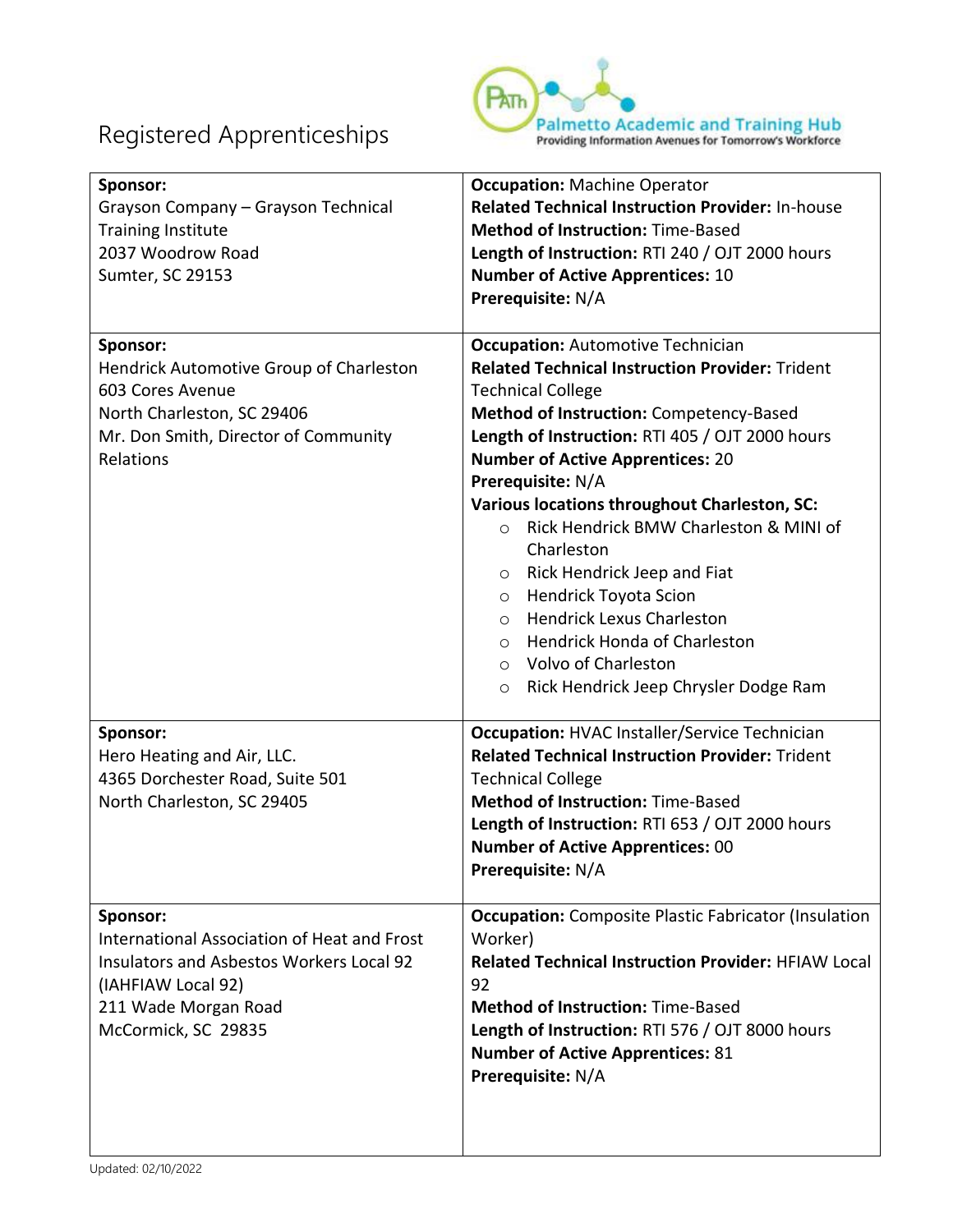

| Sponsor:<br>Iron Workers L.U. 848 JATC<br>7326 Pepperdam Avenue<br>North Charleston, SC 29418       | <b>Occupation: Ironworker</b><br><b>Related Technical Instruction Provider: In-house</b><br><b>Method of Instruction: Time-Based</b><br>Length of Instruction: RTI 160 / OJT 6000 hours<br><b>Number of Active Apprentices: 23</b><br>Prerequisite: High School Diploma or GED and at<br>least 18 years old.                        |
|-----------------------------------------------------------------------------------------------------|-------------------------------------------------------------------------------------------------------------------------------------------------------------------------------------------------------------------------------------------------------------------------------------------------------------------------------------|
| Sponsor:<br>JR Automation Technologies, LLC.<br>1472 Walhalla Highway<br>Pickens, SC 29671          | <b>Occupation:</b> Electromechanical Technician<br><b>Related Technical Instruction Provider: In-house</b><br><b>Method of Instruction: Time-Based</b><br>Length of Instruction: RTI 1005 / OJT 8000 hours<br><b>Number of Active Apprentices: 00</b><br>Prerequisite: N/A                                                          |
| Sponsor:<br>Kiawah Island Golf Resort<br>One Sanctuary Beach Drive<br>Kiawah Island, SC 29455       | <b>Occupation:</b> Cook (Hotel and Restaurant)<br><b>Related Technical Instruction Provider: Trident</b><br><b>Technical College</b><br>Method of Instruction: Hybrid<br>Length of Instruction: RTI 750 / OJT $0 - 6000$ hours<br><b>Number of Active Apprentices: 01</b><br>Prerequisite: N/A                                      |
| Sponsor:<br>Kroger Manufacturing/Anderson Bakery<br>433 Sayre Street<br>Anderson, SC 29624          | <b>Occupation:</b> Maintenance Repairer, Industrial<br><b>Related Technical Instruction Provider: Tri-County</b><br><b>Technical College</b><br><b>Method of Instruction: Time-Based</b><br>Length of Instruction: RTI 434 / OJT 7200 hours<br><b>Number of Active Apprentices: 30</b><br>Prerequisite: High School Diploma or GED. |
| Sponsor:<br>Koyo Bearing North America - Blythewood<br>1006 Northpoint Blvd<br>Blythewood, SC 29624 | <b>Occupation: Industrial Machinist System Technician</b><br><b>Related Technical Instruction Provider: Midlands</b><br><b>Technical College</b><br><b>Method of Instruction: Time-Based</b><br>Length of Instruction: RTI 880 / OJT 4000 hours<br><b>Number of Active Apprentices: 00</b><br>Prerequisite: N/A                     |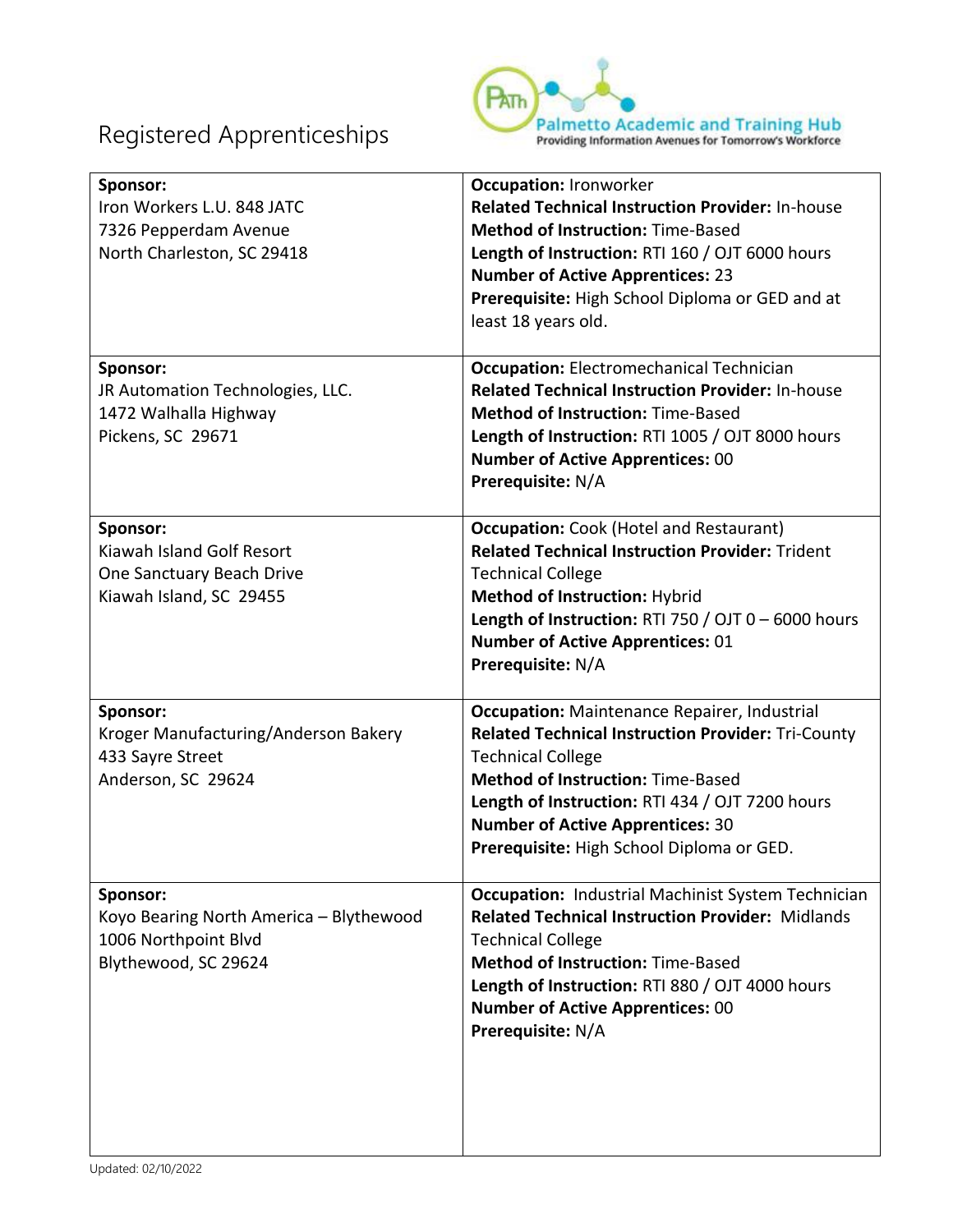

| Sponsor:<br>Koyo Bearing North America - Blythewood<br>1006 Northpoint Blvd<br>Blythewood, SC 29624                                                       | <b>Occupation: Machine Set-Up Operator</b><br><b>Related Technical Instruction Provider: Midlands</b><br><b>Technical College</b><br><b>Method of Instruction: Time-Based</b><br>Length of Instruction: RTI 438 / OJT 4000 hours<br><b>Number of Active Apprentices: 00</b><br>Prerequisite: N/A                                                                                                                                                   |
|-----------------------------------------------------------------------------------------------------------------------------------------------------------|----------------------------------------------------------------------------------------------------------------------------------------------------------------------------------------------------------------------------------------------------------------------------------------------------------------------------------------------------------------------------------------------------------------------------------------------------|
| Sponsor:<br>Koyo Bearing North America - Blythewood<br>1006 Northpoint Blvd<br>Blythewood, SC 29624                                                       | <b>Occupation: Milling Machine Set-Up Operator</b><br><b>Related Technical Instruction Provider: Midlands</b><br><b>Technical College</b><br><b>Method of Instruction: Time-Based</b><br>Length of Instruction: RTI 483 / OJT 4000 hours<br><b>Number of Active Apprentices: 00</b><br>Prerequisite: N/A                                                                                                                                           |
| Sponsor:<br>LCI-Lineberger Construction Inc.<br>P.O. Drawer 1239<br>1490 Kershaw Camden Highway<br>Lancaster, SC 29720<br>Website: www.lci-lineberger.com | <b>Occupation: Diesel Mechanic</b><br><b>Related Technical Instruction Provider: York</b><br><b>Technical College</b><br><b>Method of Instruction: Time-Based</b><br>Length of Instruction: RTI 1020 / OJT 8000 hours<br><b>Number of Active Apprentices: 01</b><br>Prerequisite: Prior automotive education through<br>high school career centers or prior experience in<br>automotive and/or diesel repair combined with<br>mechanical aptitude. |
| Sponsor:<br>Life Cycle Engineering<br>4360 Corporate Road<br>North Charleston, SC 29405<br>Website: www.lce.com/                                          | <b>Occupation: Information Assurance Specialist</b><br><b>Related Technical Instruction Provider: In-house</b><br>Method of Instruction: Competency-Based<br>Length of Instruction: RTI 560 / OJT 6000 hours<br><b>Number of Active Apprentices: 00</b><br>Prerequisite: N/A                                                                                                                                                                       |
| Sponsor:<br>Life Cycle Engineering<br>4360 Corporate Road<br>Charleston, SC 29405<br>Website: www.lce.com/                                                | <b>Occupation: IT Project Manager</b><br><b>Related Technical Instruction Provider: In-house</b><br>Method of Instruction: Competency-Based<br>Length of Instruction: RTI 560 / OJT 6000 hours<br><b>Number of Active Apprentices: 00</b><br>Prerequisite: N/A                                                                                                                                                                                     |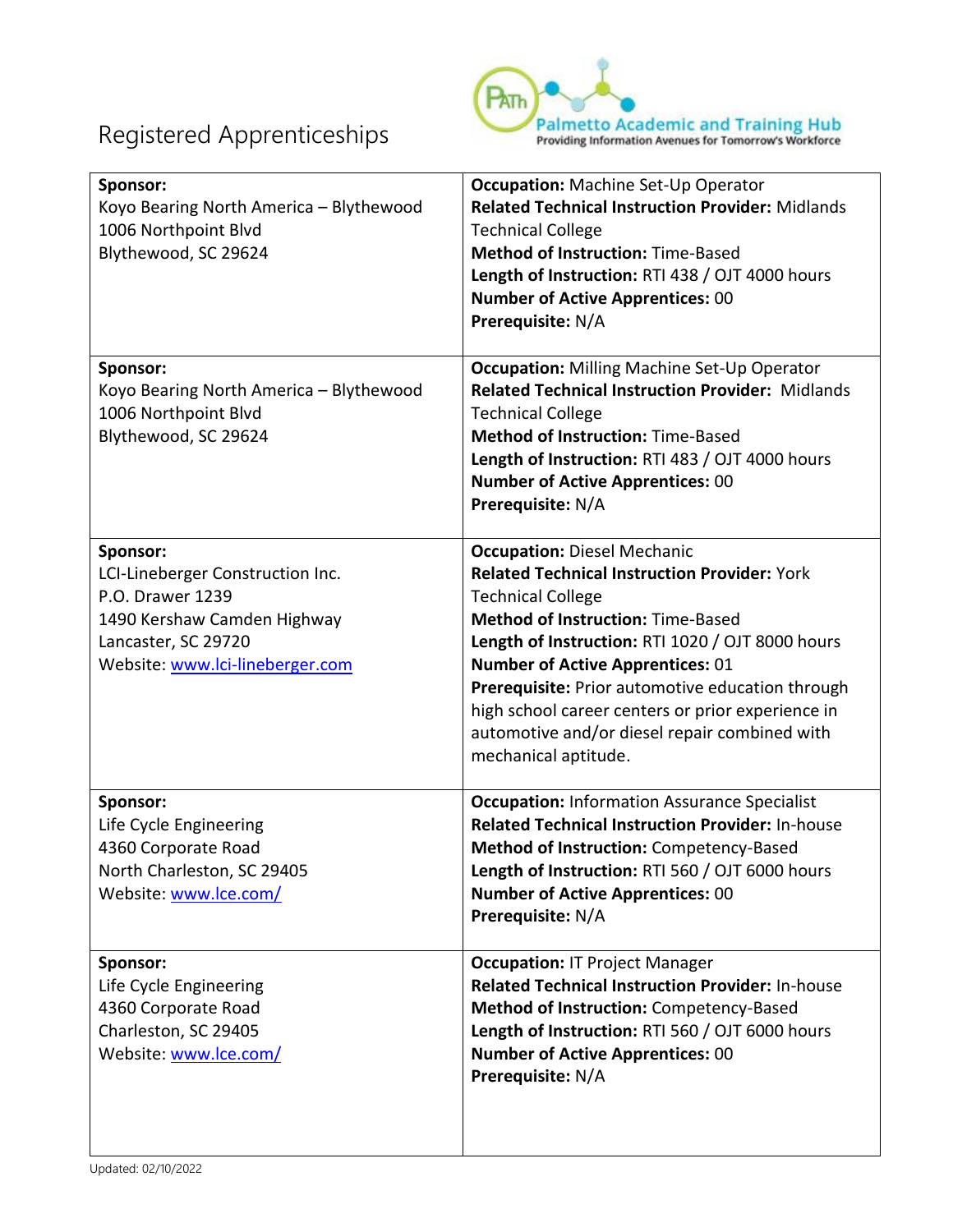

| Sponsor:<br>Maintenance and Construction Technology<br>Alliance (MCTA)<br>P.O. Box 21128<br>Columbia, SC 29221                  | <b>Occupation: Electrician</b><br><b>Related Technical Instruction Provider: In-house</b><br><b>Method of Instruction: Time-Based</b><br>Length of Instruction: RTI 144 / OJT 8000 hours<br><b>Number of Active Apprentices: 00</b><br>Prerequisite: N/A                                                                    |
|---------------------------------------------------------------------------------------------------------------------------------|-----------------------------------------------------------------------------------------------------------------------------------------------------------------------------------------------------------------------------------------------------------------------------------------------------------------------------|
| Sponsor:<br>Maintenance and Construction Technology<br>Alliance (MCTA)<br>P.O. Box 21128<br>Columbia, SC 29221                  | <b>Occupation: Residential Wireman</b><br><b>Related Technical Instruction Provider: National</b><br>Center for Construction Education & Research<br>(NCCER)<br><b>Method of Instruction: Time-Based</b><br>Length of Instruction: RTI 144 / OJT 4000 hours<br><b>Number of Active Apprentices: 00</b><br>Prerequisite: N/A |
| Sponsor:<br><b>McLeod Information Systems</b><br>1060 E. Montague Avenue, Suite 100<br>North Charleston, SC 29405               | <b>Occupation:</b> Computer Peripheral Equipment<br>Operator<br><b>Related Technical Instruction Provider: Trident</b><br><b>Technical College</b><br><b>Method of Instruction: Time-Based</b><br>Length of Instruction: RTI 144 / OJT 2000 hours<br><b>Number of Active Apprentices: 03</b><br>Prerequisite: N/A           |
| Sponsor:<br><b>McLeod Information Systems</b><br>1060 E. Montague Avenue, Suite 100<br>North Charleston, SC 29405               | <b>Occupation:</b> Cybersecurity Support Technician<br><b>Related Technical Instruction Provider: Trident</b><br><b>Technical College</b><br>Method of Instruction: Competency-Based<br>Length of Instruction: RTI 450 / OJT 4000 hours<br><b>Number of Active Apprentices: 03</b><br>Prerequisite: N/A                     |
| Sponsor:<br>Mechanical Trades Carolina, JATC<br>2556 Oscar Johnson Drive<br>Charleston, SC 29405<br>Website: www.ualocal421.org | <b>Occupation: Pipe Fitter (Construction)</b><br><b>Related Technical Instruction Provider: In-house</b><br><b>Method of Instruction: Time-Based</b><br>Length of Instruction: RTI 144 / OJT 10,000 hours<br><b>Number of Active Apprentices: 105</b><br>Prerequisite: N/A                                                  |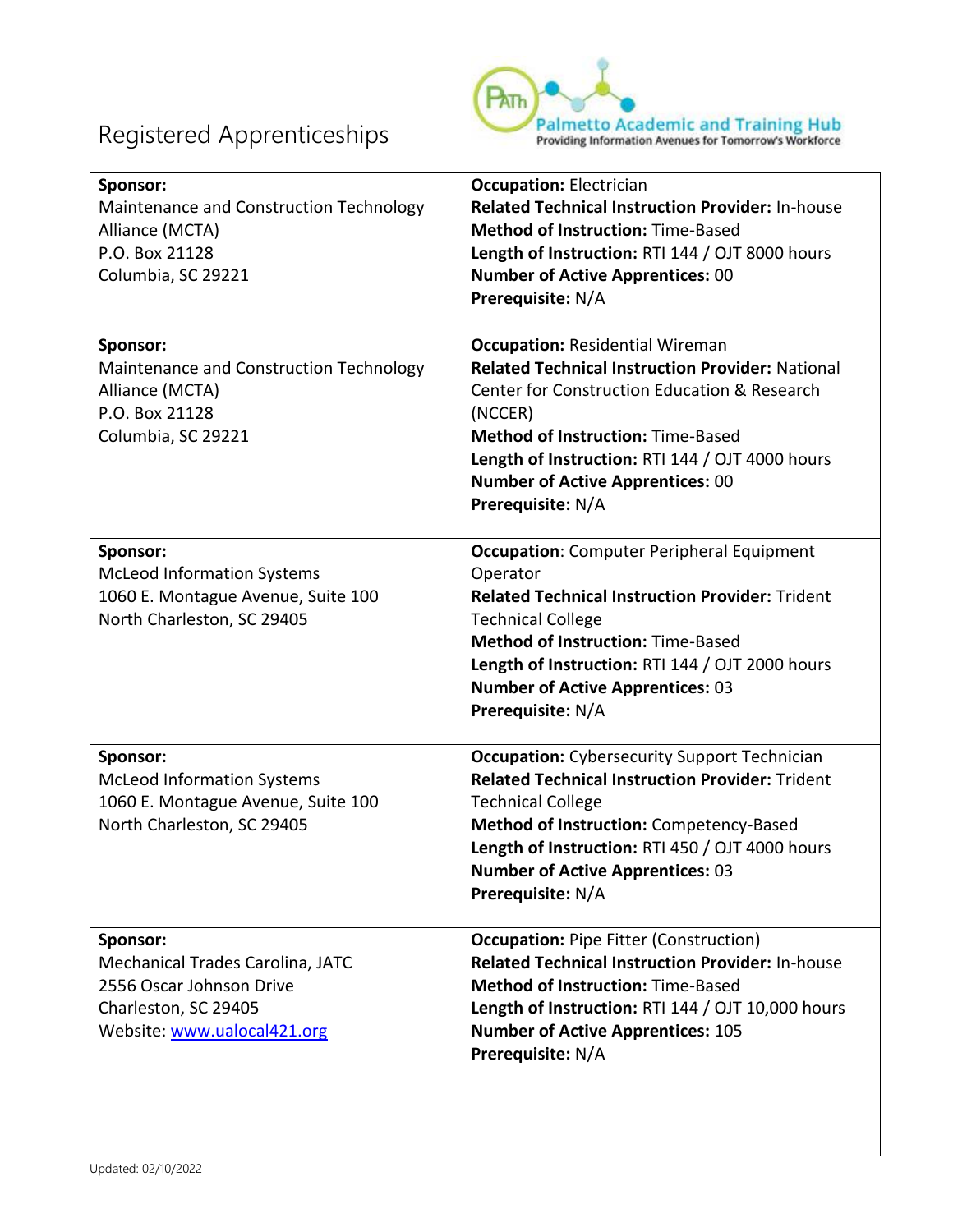

| Sponsor:<br>Mechanical Trades Carolina, JATC<br>2556 Oscar Johnson Drive<br>Charleston, SC 29405<br>Website: www.ualocal421.org | <b>Occupation: Plumber</b><br><b>Related Technical Instruction Provider: In-house</b><br><b>Method of Instruction: Time-Based</b><br>Length of Instruction: RTI 144 / OJT 10,000 hours<br><b>Number of Active Apprentices: 105</b><br>Prerequisite: N/A                                                                                                                                                                                                            |
|---------------------------------------------------------------------------------------------------------------------------------|--------------------------------------------------------------------------------------------------------------------------------------------------------------------------------------------------------------------------------------------------------------------------------------------------------------------------------------------------------------------------------------------------------------------------------------------------------------------|
| Sponsor:<br>Medshore Ambulance Service, LLC.<br>P.O. Box 6<br>Anderson, SC 29622                                                | <b>Occupation:</b> Emergency Medical Technician<br><b>Related Technical Instruction Provider:</b><br>Medshore/Gold Cross Ambulance Services<br><b>Method of Instruction: Time-Based</b><br>Length of Instruction: RTI 288 / OJT 5000 hours<br><b>Number of Active Apprentices: 00</b><br>Prerequisite: N/A                                                                                                                                                         |
| Sponsor:<br>Medshore Ambulance Service, LLC.<br>$P.O.$ Box $6$<br>Anderson, SC 29622                                            | <b>Occupation: Paramedic</b><br><b>Related Technical Instruction Provider:</b><br>Medshore/Gold Cross Ambulance Services<br><b>Method of Instruction: Times-Based</b><br>Length of Instruction: RTI 288 / OJT 5000 hours<br><b>Number of Active Apprentices: 00</b><br>Prerequisite: N/A                                                                                                                                                                           |
| Sponsor:<br>Metalworx Inc.<br>340 Deming Way<br>Summerville, SC 29407                                                           | <b>Occupation: Machine Operator I</b><br><b>Related Technical Instruction Provider: Trident</b><br><b>Technical College</b><br><b>Method of Instruction: Time-Based</b><br>Length of Instruction: RTI 780 / OJT 2000 hours<br><b>Number of Active Apprentices: 00</b><br>Prerequisite: Apprentice candidates are required to<br>achieve qualifying Accuplacer Test scores for Trident<br>Technical College's Basic Industrial Works Skills<br>Certificate Program. |
| Sponsor:<br><b>Midlands Biofuels</b><br>310 S. Congress Street<br>Winnsboro, SC 29180                                           | <b>Occupation: Maintenance Mechanic</b><br><b>Related Technical Instruction Provider: Midlands</b><br><b>Technical College</b><br><b>Method of Instruction: Time-Based</b><br>Length of Instruction: RTI 598 / OJT 8000 hours<br><b>Number of Active Apprentices: 00</b><br>Prerequisite: N/A                                                                                                                                                                      |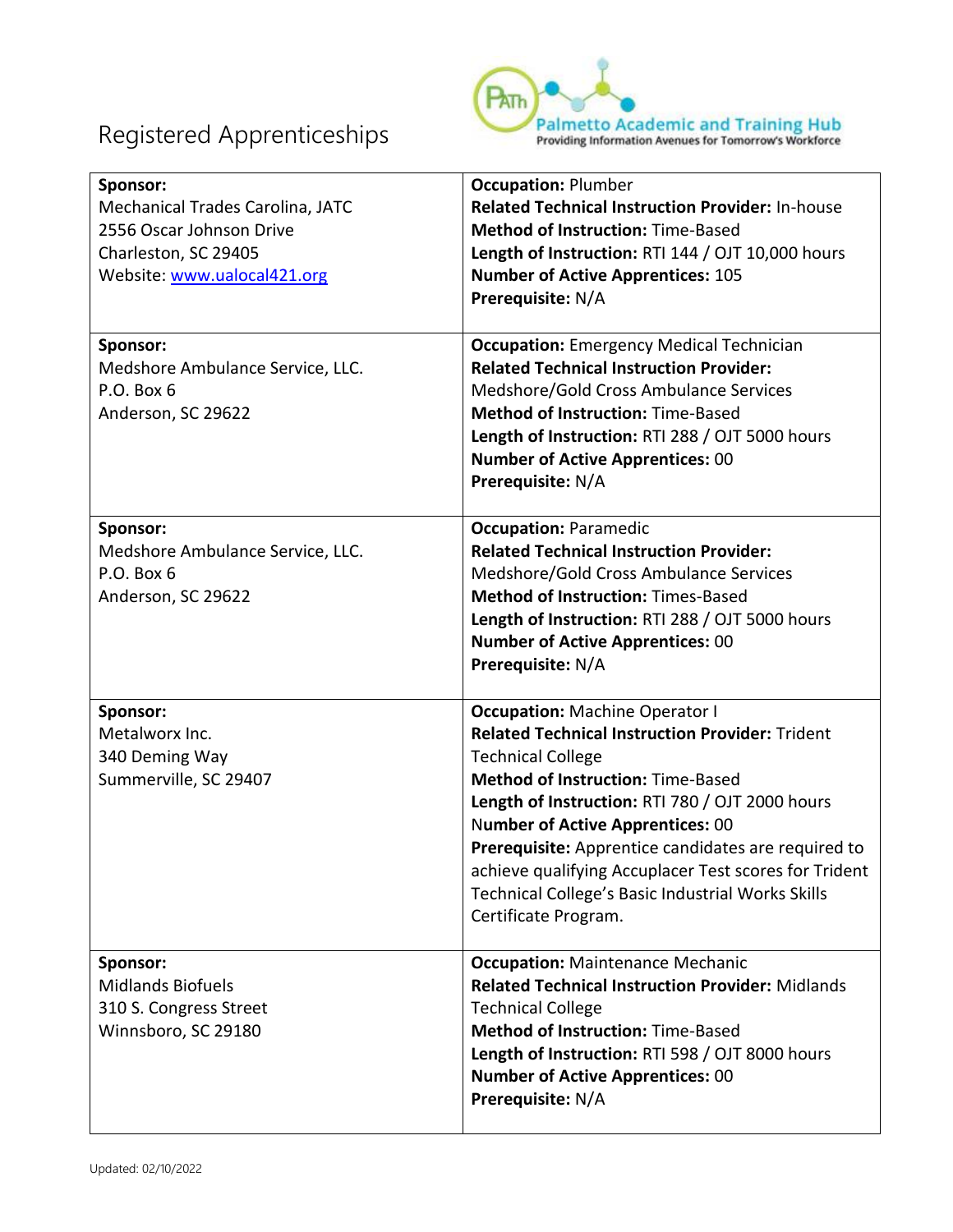

| Sponsor:<br>Natalie's Hauling Company, LLC.<br>P.O. Box 414<br>Eden, GA 31307<br>Website: www.natalieshauling.com | <b>Occupation: Operations Management</b><br><b>Related Technical Instruction Provider: In-house</b><br><b>Method of Instruction: Time-Based</b><br>Length of Instruction: RTI 144 / OJT 2000 hours<br><b>Number of Active Apprentices: 00</b><br>Prerequisite: N/A                            |
|-------------------------------------------------------------------------------------------------------------------|-----------------------------------------------------------------------------------------------------------------------------------------------------------------------------------------------------------------------------------------------------------------------------------------------|
| Sponsor:<br>North American Rescue, LLC.<br>35 Tedwall Court<br>Greer, SC 29650                                    | <b>Occupation: Material Coordinator</b><br><b>Related Technical Instruction Provider: In-house</b><br><b>Method of Instruction: Time-Based</b><br>Length of Instruction: RTI 348 / OJT 4000 hours<br><b>Number of Active Apprentices: 02</b><br>Prerequisite: N/A                             |
| Sponsor:<br><b>Palmetto Animal Assisted Life Services</b><br>221 N. Grampian Hills Road<br>Columbia, SC 29223     | <b>Occupation: Animal Trainer</b><br><b>Related Technical Instruction Provider: In-house</b><br><b>Method of Instruction: Time-Based</b><br>Length of Instruction: RTI 290 / OJT 3600 hours<br><b>Number of Active Apprentices: 00</b><br>Prerequisite: N/A                                   |
| Sponsor:<br>Palmetto Brick Company<br>3501 Brickyard Road<br>Wallace, SC 29596                                    | <b>Occupation: Machine Operator I</b><br><b>Related Technical Instruction Provider:</b><br>Northeastern Technical College<br><b>Method of Instruction: Time-Based</b><br>Length of Instruction: RTI 200 / OJT 3200 hours<br><b>Number of Active Apprentices: 03</b><br>Prerequisite: N/A      |
| Sponsor:<br>Palmetto Brick Company<br>3501 Brickyard Road<br>Wallace, SC 29596                                    | <b>Occupation: Mechatronics Technician</b><br><b>Related Technical Instruction Provider:</b><br>Northeastern Technical College<br><b>Method of Instruction: Time-Based</b><br>Length of Instruction: RTI 600 / OJT 8000 hours<br><b>Number of Active Apprentices: 03</b><br>Prerequisite: N/A |
| Sponsor:<br><b>PatCon Industries</b><br>604 Saddlebrook Lane<br>Hopkins, SC 29061                                 | <b>Occupation: Brick and Block Mason</b><br><b>Related Technical Instruction Provider: In-house</b><br><b>Method of Instruction: Time-Based</b><br>Length of Instruction: RTI 288 / OJT 4000 hours<br><b>Number of Active Apprentices: 08</b><br>Prerequisite: N/A                            |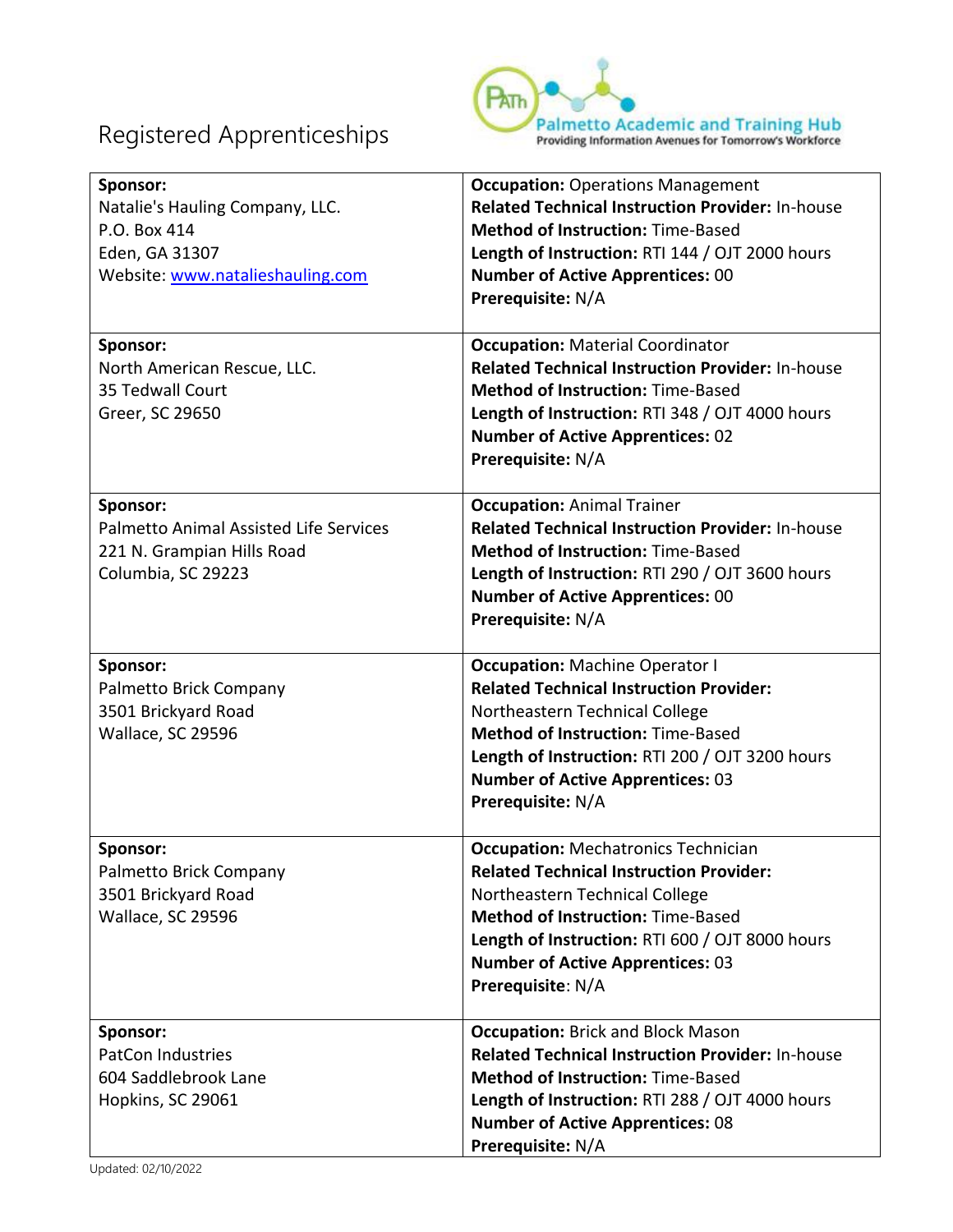

| Sponsor:<br>PCI Group, Inc.<br>11632 Harrisburg Road<br>Fort Mill, SC 29707                            | <b>Occupation: Industrial Maintenance Mechanic</b><br><b>Related Technical Instruction Provider: York</b><br><b>Technical College</b><br><b>Method of Instruction: Time-Based</b><br>Length of Instruction: RTI 288 / OJT 4000 hours<br><b>Number of Active Apprentices: 01</b><br>Prerequisite: High School Diploma or GED. |
|--------------------------------------------------------------------------------------------------------|------------------------------------------------------------------------------------------------------------------------------------------------------------------------------------------------------------------------------------------------------------------------------------------------------------------------------|
| Sponsor:<br><b>Plans Unlimited Construction</b><br>141 Pelham Drive, Suite F-143<br>Columbia, SC 29209 | <b>Occupation: Carpenter</b><br><b>Related Technical Instruction Provider: In-house</b><br>Method of Instruction: Hybrid<br>Length of Instruction: RTI 398 / OJT 3900 - 8000<br>hours<br><b>Number of Active Apprentices: 02</b><br>Prerequisite: High School Diploma or GED.                                                |
| Sponsor:<br><b>Plans Unlimited Construction</b><br>141 Pelham Drive, Suite F-143<br>Columbia, SC 29209 | <b>Occupation: Construction Craft Laborer</b><br><b>Related Technical Instruction Provider: In-house</b><br><b>Method of Instruction: Time-Based</b><br>Length of Instruction: RTI 280 / OJT 4000 hours<br><b>Number of Active Apprentices: 02</b><br>Prerequisite: High School Diploma or GED.                              |
| Sponsor:<br>Precision Fire Solutions, LLC<br>111 Huckabee Road<br>West Columbia, SC 29169              | <b>Occupation:</b> Electrician - Fire Systems Technology<br><b>Related Technical Instruction Provider: In-house</b><br><b>Method of Instruction: Hybrid</b><br>Length of Instruction: RTI 686 / OJT $0 - 10000$ hours<br><b>Number of Active Apprentices: 02</b><br>Prerequisite: N/A                                        |
| Sponsor:<br>Proper Polymers International<br>101 Clemson Research Blvd<br>Anderson, SC 29625           | <b>Occupation: Tool Machine Set-Up Operator</b><br><b>Related Technical Instruction Provider: Tri-County</b><br><b>Technical College</b><br><b>Method of Instruction: Time-Based</b><br>Length of Instruction: RTI 975 / OJT 6000 hours<br><b>Number of Active Apprentices: 01</b><br>Prerequisite: N/A                      |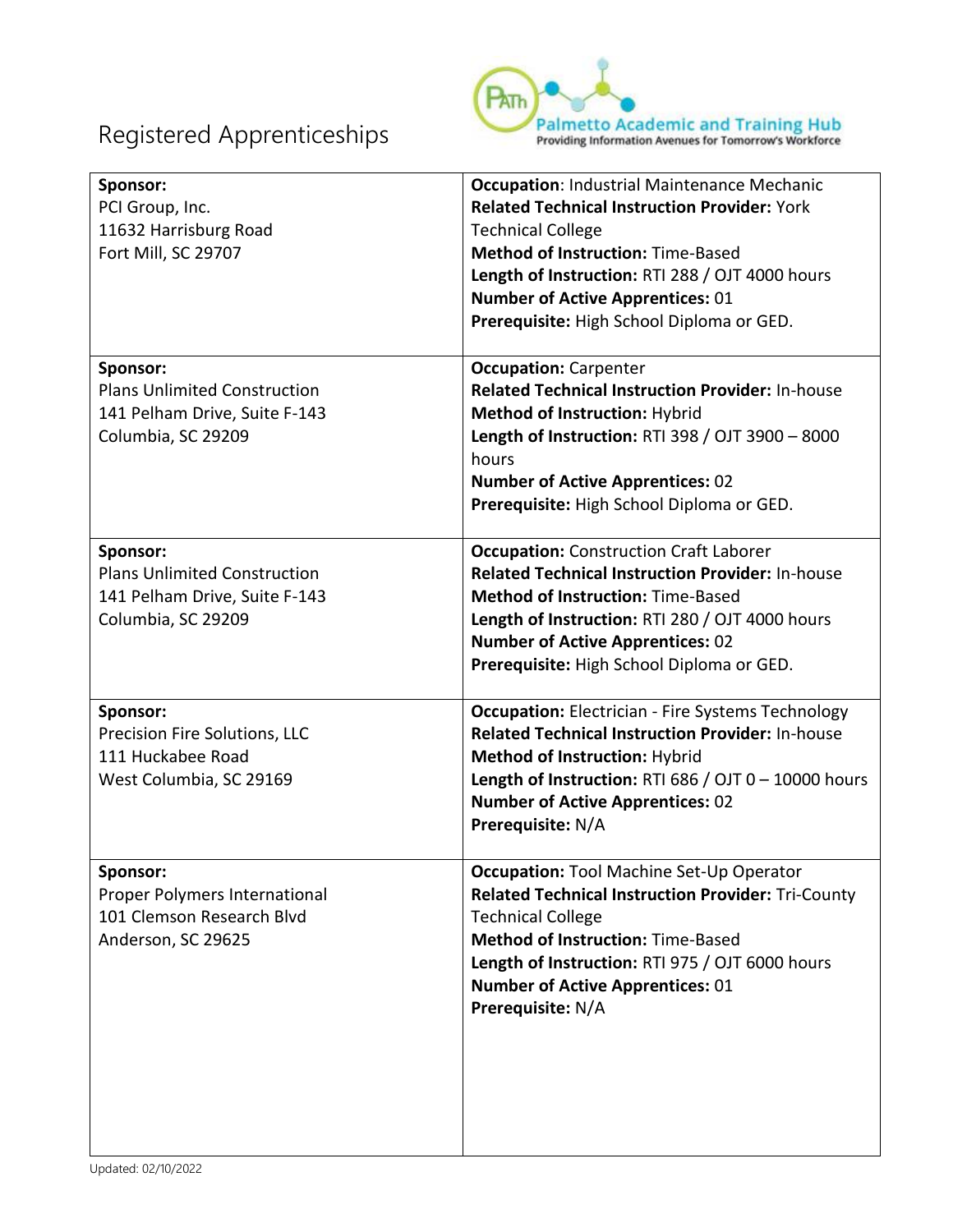

| Sponsor:<br>Regional Ambulance Service<br>1089 Augusta Road, Suite 300<br>Warrenville, SC 29851                                        | <b>Occupation:</b> Emergency Medical Technician<br><b>Related Technical Instruction Provider: Aiken</b><br><b>Technical College and Midlands Technical College</b><br><b>Method of Instruction: Time-Based</b><br>Length of Instruction: RTI 435 / OJT 6000 hours<br><b>Number of Active Apprentices: 00</b><br>Prerequisite: Must be 21 years of age, Driver's<br>License and High School Diploma or GED. |
|----------------------------------------------------------------------------------------------------------------------------------------|------------------------------------------------------------------------------------------------------------------------------------------------------------------------------------------------------------------------------------------------------------------------------------------------------------------------------------------------------------------------------------------------------------|
| Sponsor:<br>Reliable Automatic Sprinkler Co., Inc.<br>1470 Smith Grove Road<br>Liberty, SC 29657<br>Website: www.reliablesprinkler.com | <b>Occupation:</b> Electromechanical Technician<br><b>Related Technical Instruction Provider: Tri-County</b><br><b>Technical College</b><br><b>Method of Instruction: Time-Based</b><br>Length of Instruction: RTI 432 / OJT 6000 hours<br><b>Number of Active Apprentices: 05</b><br>Prerequisite: N/A                                                                                                    |
| Sponsor:<br>Reliable Automatic Sprinkler Co., Inc.<br>1470 Smith Grove Road<br>Liberty, SC 29657<br>Website: www.reliablesprinkler.com | <b>Occupation: Machine Operator I</b><br><b>Related Technical Instruction Provider: Tri-County</b><br><b>Technical College</b><br><b>Method of Instruction: Time-Based</b><br>Length of Instruction: RTI 150 / OJT 2000 hours<br><b>Number of Active Apprentices: 12</b><br>Prerequisite: N/A                                                                                                              |
| Sponsor:<br>Reliable Automatic Sprinkler Co., Inc.<br>1470 Smith Grove Road<br>Liberty, SC 29657<br>Website: www.reliablesprinkler.com | <b>Occupation: Toolmaker</b><br><b>Related Technical Instruction Provider: Tri-County</b><br><b>Technical College</b><br><b>Method of Instruction: Time-Based</b><br>Length of Instruction: RTI 144 / OJT 8000 hours<br><b>Number of Active Apprentices: 26</b><br>Prerequisite: N/A                                                                                                                       |
| Sponsor:<br>Ruiz Food Products, Inc.<br>2557 Florence Harllee Blvd.<br>Florence, SC 29506                                              | <b>Occupation:</b> Elect-Prod-Line-Maint-Mechanic<br><b>Related Technical Instruction Provider: In-house</b><br><b>Method of Instruction: Time-Based</b><br>Length of Instruction: RTI 150 / OJT 2000 hours<br><b>Number of Active Apprentices: 00</b><br>Prerequisite: N/A                                                                                                                                |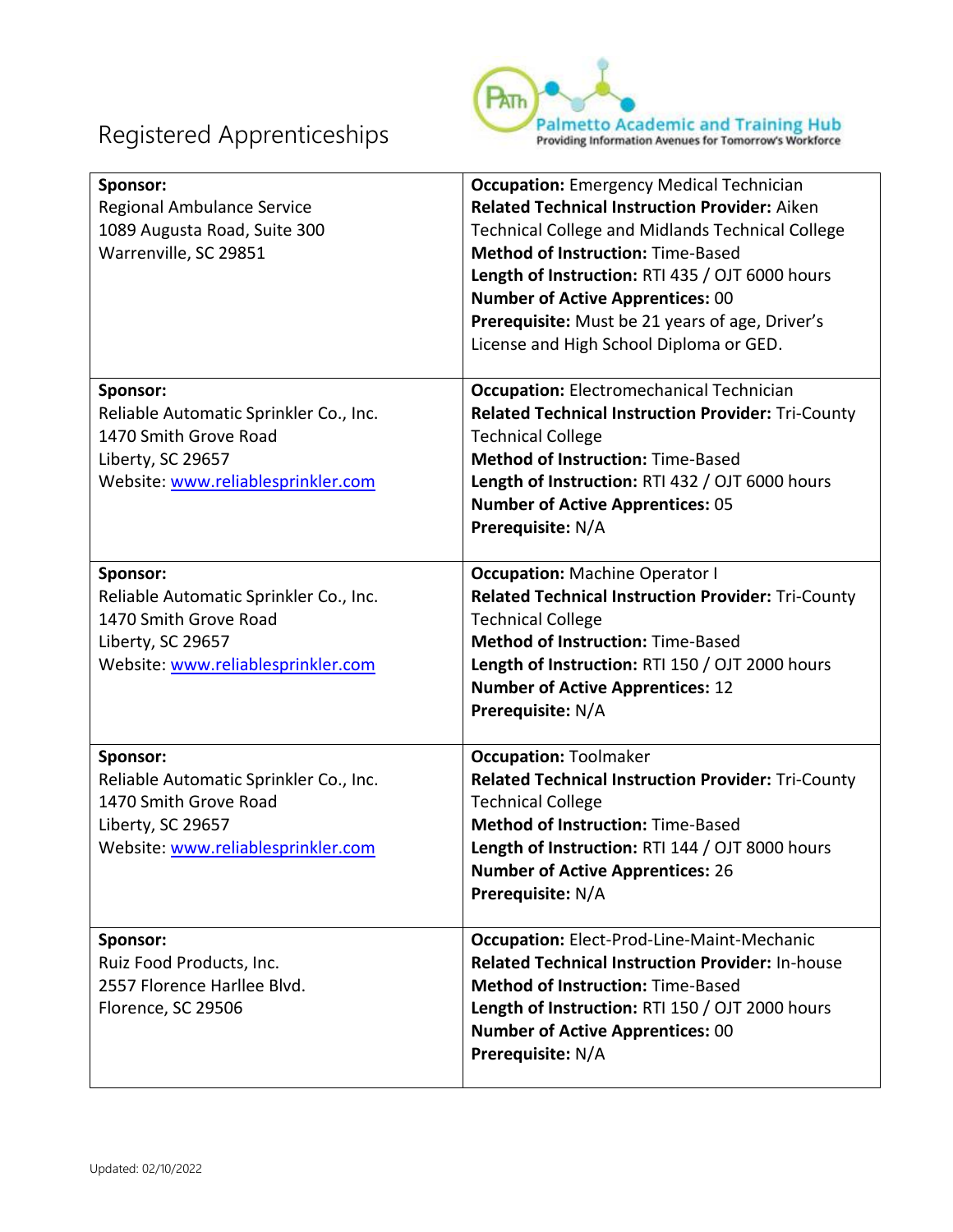

| Sponsor:<br>Savannah River Nuclear Solutions, LLC.<br>Building 730-1B, Room 1143<br>Aiken, SC 298020001 | <b>Occupation: LSE Production Operator</b><br><b>Related Technical Instruction Provider: Aiken</b><br><b>Technical College</b><br><b>Method of Instruction: Time-Based</b><br>Length of Instruction: RTI 137 / OJT 2000 hours<br><b>Number of Active Apprentices: 10</b><br>Prerequisite: High School Diploma or GED,<br>Completion of appropriate WorkKeys Assessments:<br>Workplace Observation 2, Graphic Literacy 3,<br>Applied Technology 4. |
|---------------------------------------------------------------------------------------------------------|---------------------------------------------------------------------------------------------------------------------------------------------------------------------------------------------------------------------------------------------------------------------------------------------------------------------------------------------------------------------------------------------------------------------------------------------------|
| Sponsor:                                                                                                | <b>Occupation: Able Seaman</b>                                                                                                                                                                                                                                                                                                                                                                                                                    |
| Seafarers Harry Lundeberg School of                                                                     | <b>Related Technical Instruction Provider: In-house</b>                                                                                                                                                                                                                                                                                                                                                                                           |
| Seamanship                                                                                              | <b>Method of Instruction: Time-Based</b>                                                                                                                                                                                                                                                                                                                                                                                                          |
| 45353 St. Georges Avenue                                                                                | Length of Instruction: RTI 2646 / OJT 2646 hours                                                                                                                                                                                                                                                                                                                                                                                                  |
| Piney Point, MD 20674                                                                                   | <b>Number of Active Apprentices: 149</b>                                                                                                                                                                                                                                                                                                                                                                                                          |
| Website: http://www.seafarers.org                                                                       | Prerequisite: N/A                                                                                                                                                                                                                                                                                                                                                                                                                                 |
| Sponsor:                                                                                                | <b>Occupation: Chief Cook</b>                                                                                                                                                                                                                                                                                                                                                                                                                     |
| Seafarers Harry Lundeberg School of                                                                     | <b>Related Technical Instruction Provider: In-house</b>                                                                                                                                                                                                                                                                                                                                                                                           |
| Seamanship                                                                                              | <b>Method of Instruction: Time-Based</b>                                                                                                                                                                                                                                                                                                                                                                                                          |
| 45353 St. Georges Avenue                                                                                | Length of Instruction: RTI 2790 / OJT 2677 hours                                                                                                                                                                                                                                                                                                                                                                                                  |
| Piney Point, MD 20674                                                                                   | <b>Number of Active Apprentices: 110</b>                                                                                                                                                                                                                                                                                                                                                                                                          |
| Website: http://www.seafarers.org                                                                       | Prerequisite: N/A                                                                                                                                                                                                                                                                                                                                                                                                                                 |
| Sponsor:                                                                                                | <b>Occupation: Fire Marine</b>                                                                                                                                                                                                                                                                                                                                                                                                                    |
| Seafarers Harry Lundeberg School of                                                                     | <b>Related Technical Instruction Provider: In-house</b>                                                                                                                                                                                                                                                                                                                                                                                           |
| Seamanship                                                                                              | <b>Method of Instruction: Time-Based</b>                                                                                                                                                                                                                                                                                                                                                                                                          |
| 45353 St. Georges Avenue                                                                                | Length of Instruction: RTI 2677 / OJT 2677 hours                                                                                                                                                                                                                                                                                                                                                                                                  |
| Piney Point, MD 20674                                                                                   | <b>Number of Active Apprentices: 93</b>                                                                                                                                                                                                                                                                                                                                                                                                           |
| Website: http://www.seafarers.org                                                                       | Prerequisite: N/A                                                                                                                                                                                                                                                                                                                                                                                                                                 |
| Sponsor:<br>Second Chance Job Center, LLC.<br>1158 Monaco Drive<br>Mount Pleasant, SC 29464             | <b>Occupation: Bricklayer (Construction)</b><br><b>Related Technical Instruction Provider: In-house</b><br><b>Method of Instruction: Time-Based</b><br>Length of Instruction: RTI 645 / OJT 6000 hours<br><b>Number of Active Apprentices: 00</b><br>Prerequisite: Participants must be 18 years or older,<br>High School Diploma or GED is required.                                                                                             |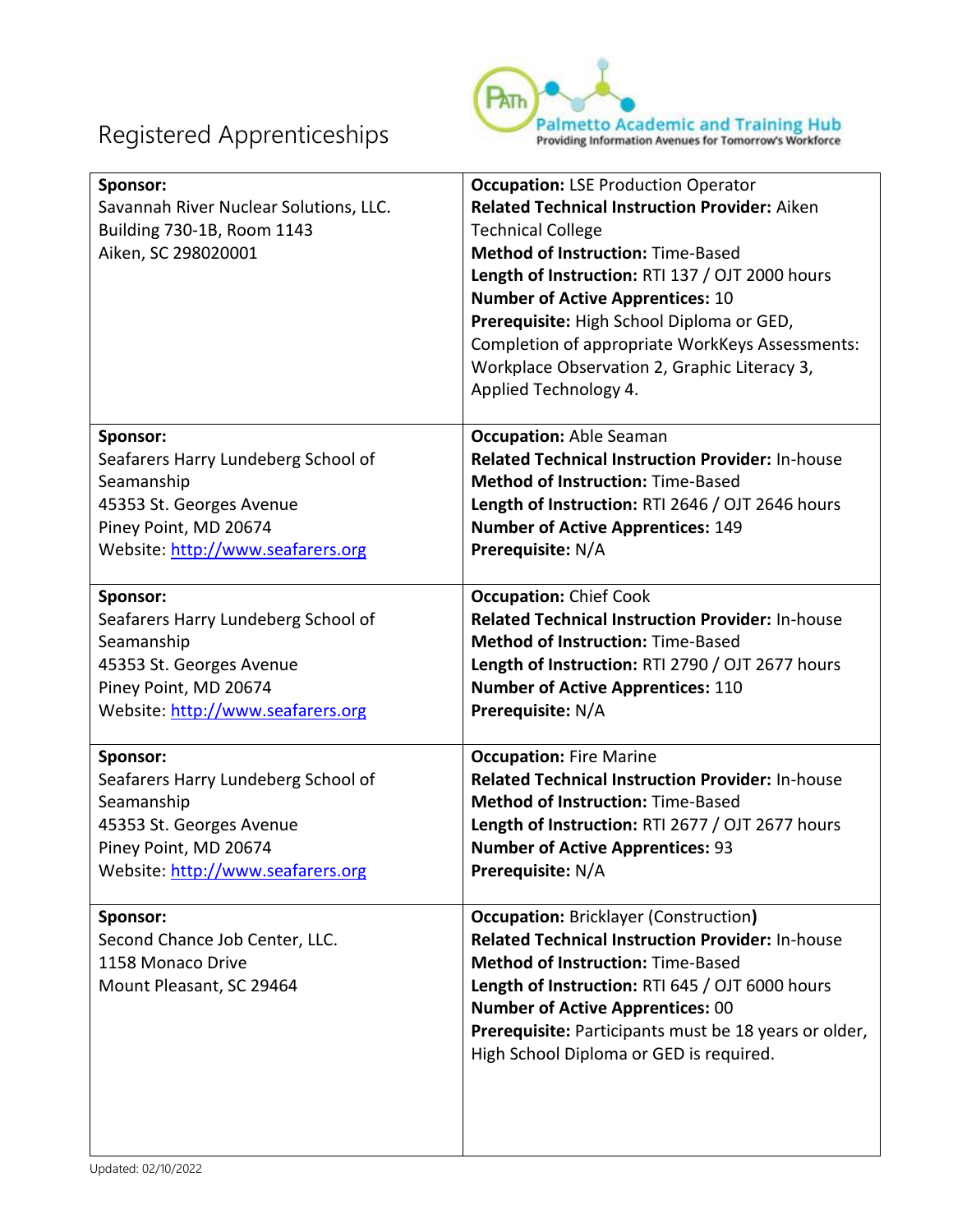

| Sponsor:<br>Second Chance Job Center, LLC.<br>1158 Monaco Drive<br>Mount Pleasant, SC 29464 | <b>Occupation:</b> Carpenter (Residential)<br><b>Related Technical Instruction Provider: In-house</b><br>Method of Instruction: Hybrid<br>Length of Instruction: RTI 352 / OJT 3645 - 4000<br>hours<br><b>Number of Active Apprentices: 03</b><br>Prerequisite: Participants must be 18 years or older,<br>High School Diploma or GED is required.     |
|---------------------------------------------------------------------------------------------|--------------------------------------------------------------------------------------------------------------------------------------------------------------------------------------------------------------------------------------------------------------------------------------------------------------------------------------------------------|
| Sponsor:<br>Second Chance Job Center, LLC.<br>1158 Monaco Drive<br>Mount Pleasant, SC 29464 | <b>Occupation:</b> Construction Craft Laborer<br><b>Related Technical Instruction Provider: In-house</b><br><b>Method of Instruction: Time-Based</b><br>Length of Instruction: RTI 312 / OJT 4000 hours<br><b>Number of Active Apprentices: 02</b><br>Prerequisite: Participants must be 18 years or older,<br>High School Diploma or GED is required. |
| Sponsor:<br>Second Chance Job Center, LLC.<br>1158 Monaco Drive<br>Mount Pleasant, SC 29464 | <b>Occupation: Electrician</b><br><b>Related Technical Instruction Provider: In-house</b><br><b>Method of Instruction: Time-Based</b><br>Length of Instruction: RTI 664 / OJT 8000 hours<br><b>Number of Active Apprentices: 04</b><br>Prerequisite: Participants must be 18 years or older,<br>High School Diploma or GED is required.                |
| Sponsor:<br>Second Chance Job Center, LLC.<br>1158 Monaco Drive<br>Mount Pleasant, SC 29464 | <b>Occupation: HVAC Technician</b><br><b>Related Technical Instruction Provider: In-house</b><br><b>Method of Instruction: Time-Based</b><br>Length of Instruction: RTI 678 / OJT 8000 hours<br><b>Number of Active Apprentices: 06</b><br>Prerequisite: Participants must be 18 years or older,<br>High School Diploma or GED is required.            |
| Sponsor:<br>Second Chance Job Center, LLC.<br>1158 Monaco Drive<br>Mount Pleasant, SC 29464 | <b>Occupation: Insulation Workers</b><br><b>Related Technical Instruction Provider: In-house</b><br><b>Method of Instruction: Hybrid</b><br>Length of Instruction: RTI 354 / OJT 3900 - 4000<br>hours<br><b>Number of Active Apprentices: 02</b><br>Prerequisite: Participants must be 18 years or older,<br>High School Diploma or GED is required.   |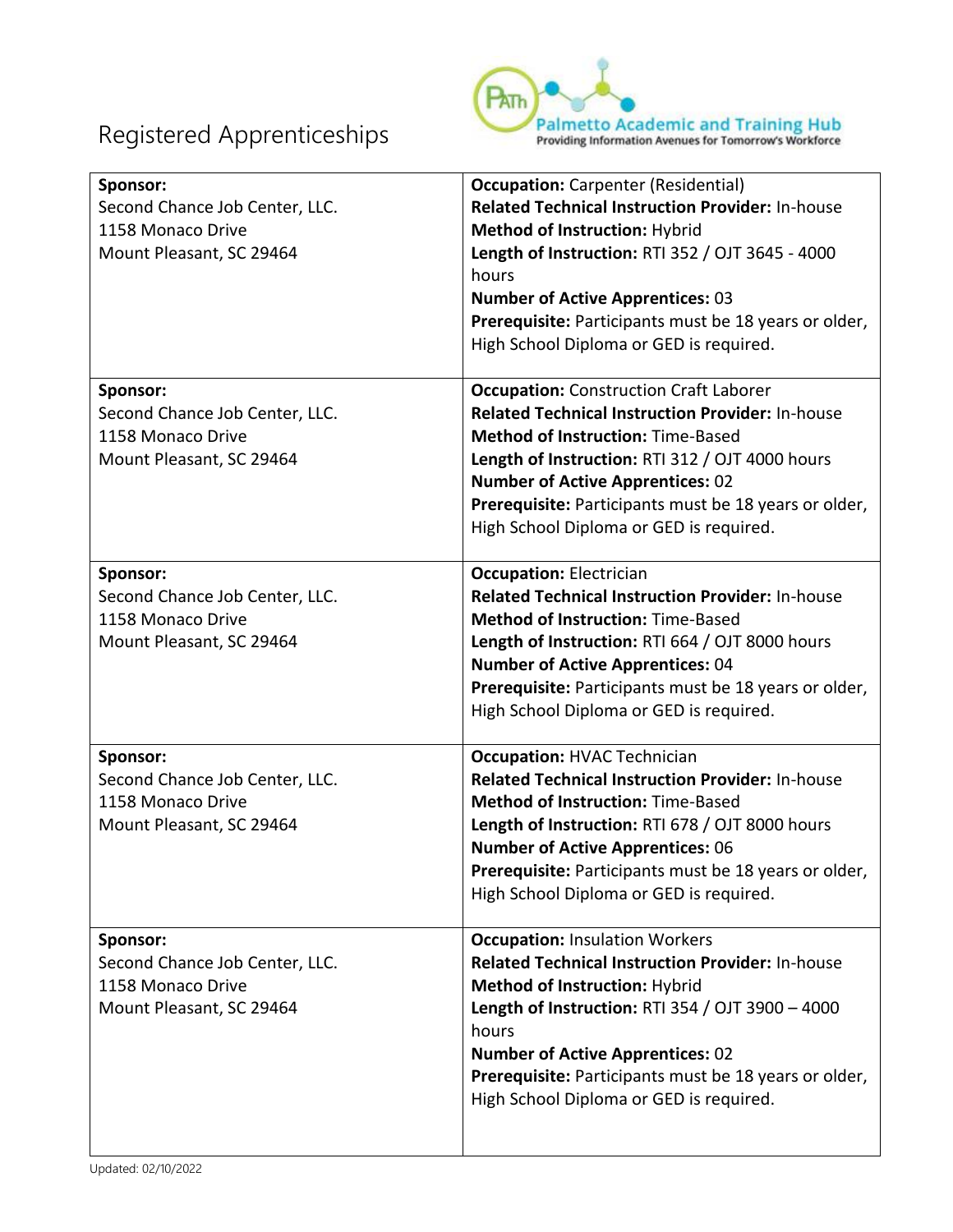

| Sponsor:<br>Second Chance Job Center, LLC.<br>1158 Monaco Drive<br>Mount Pleasant, SC 29464                                                                                                                             | <b>Occupation: Landscape Technician</b><br><b>Related Technical Instruction Provider: In-house</b><br><b>Method of Instruction: Time-Based</b><br>Length of Instruction: RTI 352 / OJT 4000 hours<br><b>Number of Active Apprentices: 00</b><br>Prerequisite: Participants must be 18 years or older,<br>High School Diploma or GED is required.                                                                                                                                                                                                                    |
|-------------------------------------------------------------------------------------------------------------------------------------------------------------------------------------------------------------------------|---------------------------------------------------------------------------------------------------------------------------------------------------------------------------------------------------------------------------------------------------------------------------------------------------------------------------------------------------------------------------------------------------------------------------------------------------------------------------------------------------------------------------------------------------------------------|
| Sponsor:<br>Second Chance Job Center, LLC.<br>1158 Monaco Drive<br>Mount Pleasant, SC 29464                                                                                                                             | <b>Occupation: Painter / Decorator</b><br><b>Related Technical Instruction Provider: In-house</b><br><b>Method of Instruction: Time-Based</b><br>Length of Instruction: RTI 430 / OJT 6000 hours<br><b>Number of Active Apprentices: 00</b><br>Prerequisite: Participants must be 18 years or older,<br>High School Diploma or GED is required.                                                                                                                                                                                                                     |
| Sponsor:<br>Second Chance Job Center, LLC.<br>1158 Monaco Drive<br>Mount Pleasant, SC 29464                                                                                                                             | <b>Occupation: Plumber</b><br><b>Related Technical Instruction Provider: In-house</b><br><b>Method of Instruction: Time-Based</b><br>Length of Instruction: RTI 688 / OJT 8000 hours<br><b>Number of Active Apprentices: 04</b><br>Prerequisite: Participants must be 18 years or older,<br>High School Diploma or GED is required.                                                                                                                                                                                                                                 |
| Sponsor:<br>Schaeffer Group<br>308 Springhill Farm Road<br>Fort Mill, SC 29715<br>Website:<br>https://www.schaeffler.us/content.schaeffler.<br>us/us/careers/opportunities-with-<br>schaeffler/apprenticeship/index.jsp | <b>Occupation: Industrial Electrician</b><br><b>Related Technical Instruction Provider: York</b><br><b>Technical College</b><br><b>Method of Instruction: Time-Based</b><br>Length of Instruction: RTI 1590 / OJT 7000 hours<br><b>Number of Active Apprentices: 03</b><br>Prerequisite: 18 years of age or older, High School<br>Diploma/GED, ability to move or lift 35 pounds,<br>meet the minimum math and reading levels for the<br>apprenticeship program, measure in the high<br>percentile for mechanical aptitude, pass drug and<br>background screenings. |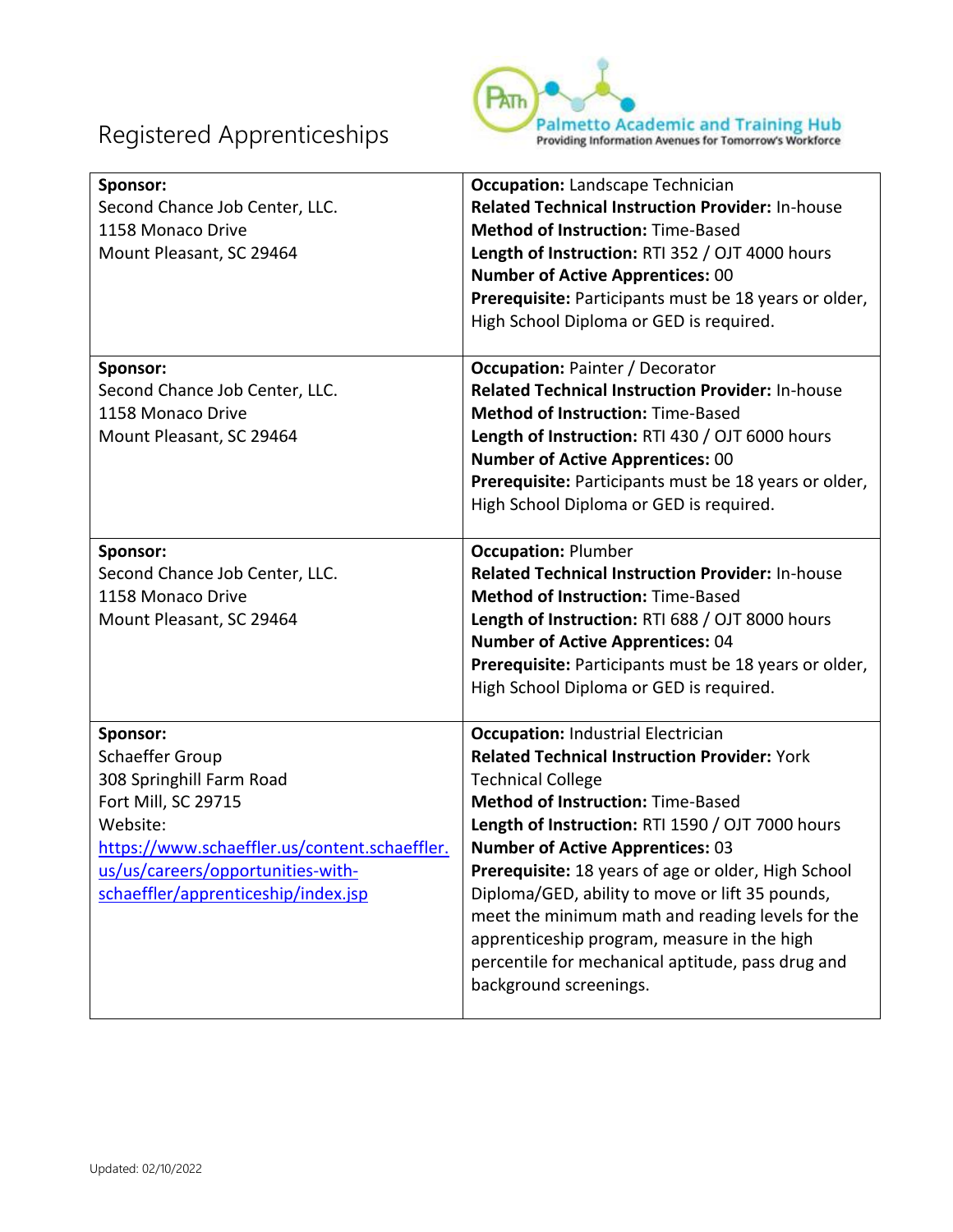

| Sponsor:<br>Schaeffer Group<br>308 Springhill Farm Road<br>Fort Mill, SC 29715<br>Website:<br>https://www.schaeffler.us/content.schaeffler.<br>us/us/careers/opportunities-with-<br>schaeffler/apprenticeship/index.jsp | <b>Occupation: Industrial Maintenance</b><br><b>Related Technical Instruction Provider: York</b><br><b>Technical College</b><br><b>Method of Instruction: Time-Based</b><br>Length of Instruction: RTI 1087 / OJT 6000 hours<br><b>Number of Active Apprentices: 03</b><br>Prerequisite: 18 years of age or older, High School<br>Diploma/GED, ability to move or lift 35 pounds,<br>meet the minimum math and reading levels for the<br>apprenticeship program, measure in the high<br>percentile for mechanical aptitude, pass drug and<br>background screenings. |
|-------------------------------------------------------------------------------------------------------------------------------------------------------------------------------------------------------------------------|---------------------------------------------------------------------------------------------------------------------------------------------------------------------------------------------------------------------------------------------------------------------------------------------------------------------------------------------------------------------------------------------------------------------------------------------------------------------------------------------------------------------------------------------------------------------|
| Sponsor:<br>Schaeffer Group<br>308 Springhill Farm Road<br>Fort Mill, SC 29715<br>Website:<br>https://www.schaeffler.us/content.schaeffler.<br>us/us/careers/opportunities-with-<br>schaeffler/apprenticeship/index.jsp | <b>Occupation: Machine Setup Operator</b><br><b>Related Technical Instruction Provider: York</b><br><b>Technical College</b><br>Method of Instruction: Competency-Based<br>Length of Instruction: RTI 288 / OJT 2000 hours<br><b>Number of Active Apprentices: 03</b><br>Prerequisite: 18 years of age or older, High School<br>Diploma/GED, ability to move or lift 35 pounds,<br>meet the minimum math and reading levels for the<br>apprenticeship program, measure in the high<br>percentile for mechanical aptitude, pass drug and<br>background screenings.   |
| Sponsor:<br>Schaeffer Group<br>308 Springhill Farm Road<br>Fort Mill, SC 29715<br>Website:<br>https://www.schaeffler.us/content.schaeffler.<br>us/us/careers/opportunities-with-<br>schaeffler/apprenticeship/index.jsp | <b>Occupation: Tool and Die Maker</b><br><b>Related Technical Instruction Provider: York</b><br><b>Technical College</b><br>Method of Instruction: Competency-Based<br>Length of Instruction: RTI 932 / OJT 7000 hours<br><b>Number of Active Apprentices: 03</b><br>Prerequisite: 18 years of age or older, High School<br>Diploma/GED, ability to move or lift 35 pounds,<br>meet the minimum math and reading levels for the<br>apprenticeship program, measure in the high<br>percentile for mechanical aptitude, pass drug and<br>background screenings.       |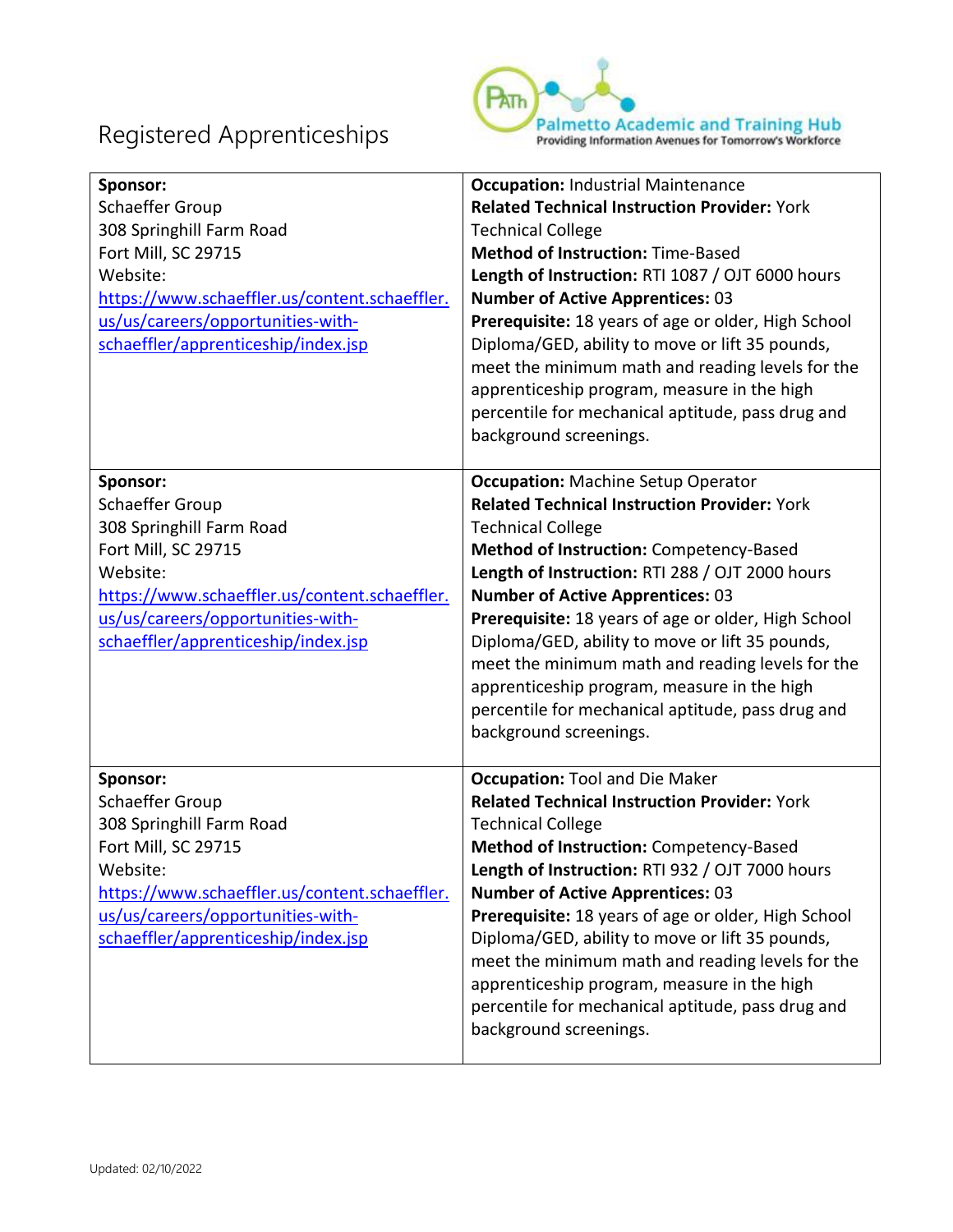

| Sponsor:<br>South Carolina Rural Water Association<br>128 Stonemark Lane<br>Columbia, SC 29210 | <b>Occupation:</b> Wastewater Treatment Operation<br>Specialist<br><b>Related Technical Instruction Provider: In-house</b><br><b>Method of Instruction: Time-Based</b><br>Length of Instruction: RTI 288 / 4000 OJT hours<br><b>Number of Active Apprentices: 00</b><br>Prerequisite: Applicants must be no less than 18<br>years of age. Possess high school diploma or<br>equivalency. Be physically capable of performing the<br>essential functions of the apprenticeship program,<br>with or without a reasonable accommodation. Pass<br>drug screening on acceptance into the program.<br>Pass a background investigation upon selection into<br>the apprenticeship program. Possess a valid State<br>issued driver's license.     |
|------------------------------------------------------------------------------------------------|------------------------------------------------------------------------------------------------------------------------------------------------------------------------------------------------------------------------------------------------------------------------------------------------------------------------------------------------------------------------------------------------------------------------------------------------------------------------------------------------------------------------------------------------------------------------------------------------------------------------------------------------------------------------------------------------------------------------------------------|
| Sponsor:<br>South Carolina Rural Water Association<br>128 Stonemark Lane<br>Columbia, SC 29210 | <b>Occupation:</b> Wastewater Collection Operation<br>Specialist<br><b>Related Technical Instruction Provider: In-house</b><br><b>Method of Instruction: Time-Based</b><br>Length of Instruction: RTI 288 RTI / OJT4000 hours<br><b>Number of Active Apprentices: 00</b><br>Prerequisite: Applicants must be no less than 18<br>years of age. Possess high school diploma or<br>equivalency. Be physically capable of performing the<br>essential functions of the apprenticeship program,<br>with or without a reasonable accommodation. Pass<br>drug screening on acceptance into the program.<br>Pass a background investigation upon selection into<br>the apprenticeship program. Possess a valid State<br>issued driver's license. |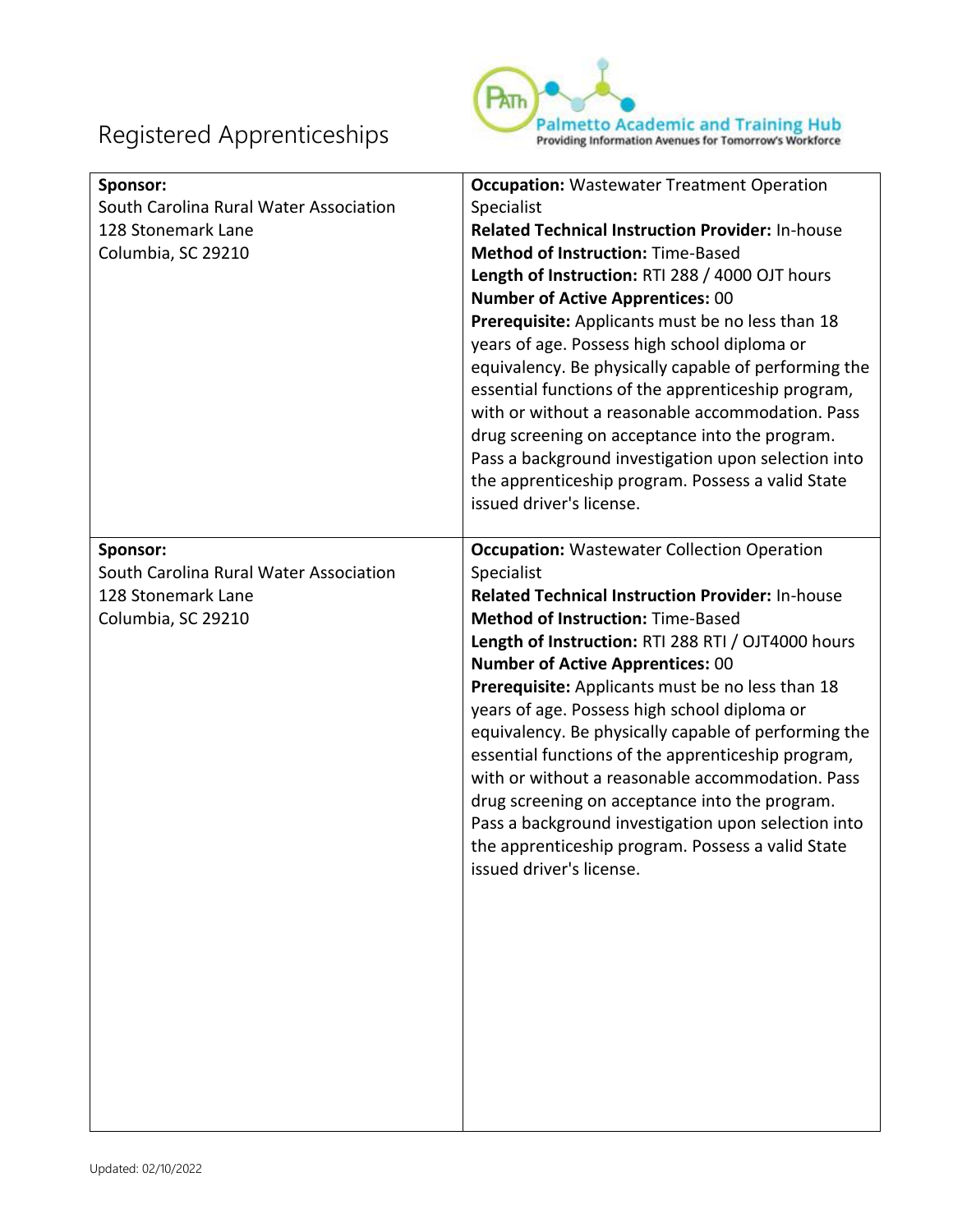

| Sponsor:<br>South Carolina Rural Water Association<br>128 Stonemark Lane<br>Columbia, SC 29210 | <b>Occupation: Water Treatment Plant Operation</b><br>Specialist<br><b>Related Technical Instruction Provider: In-house</b><br><b>Method of Instruction: Time-Based</b><br>Length of Instruction: RTI 288 / OJT 4000 hours<br><b>Number of Active Apprentices: 00</b><br>Prerequisite: Applicants must be no less than 18<br>years of age. Possess high school diploma or<br>equivalency. Be physically capable of performing the<br>essential functions of the apprenticeship program,<br>with or without a reasonable accommodation. Pass<br>drug screening on acceptance into the program.<br>Pass a background investigation upon selection into<br>the apprenticeship program. Possess a valid State<br>issued driver's license. |
|------------------------------------------------------------------------------------------------|---------------------------------------------------------------------------------------------------------------------------------------------------------------------------------------------------------------------------------------------------------------------------------------------------------------------------------------------------------------------------------------------------------------------------------------------------------------------------------------------------------------------------------------------------------------------------------------------------------------------------------------------------------------------------------------------------------------------------------------|
| Sponsor:<br>South Carolina Rural Water Association<br>128 Stonemark Lane<br>Columbia, SC 29210 | <b>Occupation:</b> Water Distribution Operation Specialist<br><b>Related Technical Instruction Provider: In-house</b><br><b>Method of Instruction: Time-Based</b><br>Length of Instruction: RTI 288 / OJT 4000 hours<br><b>Number of Active Apprentices: 00</b><br>Prerequisite: Applicants must be no less than 18<br>years of age. Possess high school diploma or<br>equivalency. Be physically capable of performing the<br>essential functions of the apprenticeship program,<br>with or without a reasonable accommodation. Pass<br>drug screening on acceptance into the program.<br>Pass a background investigation upon selection into<br>the apprenticeship program. Possess a valid State<br>issued driver's license.       |
| Sponsor:<br>St. Andrews Fire Department<br>1775 Ashley River Road<br>Charleston, SC 29407      | <b>Occupation:</b> Ambulance Attendant (EMT)<br><b>Related Technical Instruction Provider: Trident</b><br><b>Technical College</b><br><b>Method of Instruction: Time-Based</b><br>Length of Instruction: RTI 435 / OJT 2000 hours<br><b>Number of Active Apprentices: 47</b><br>Prerequisite: N/A                                                                                                                                                                                                                                                                                                                                                                                                                                     |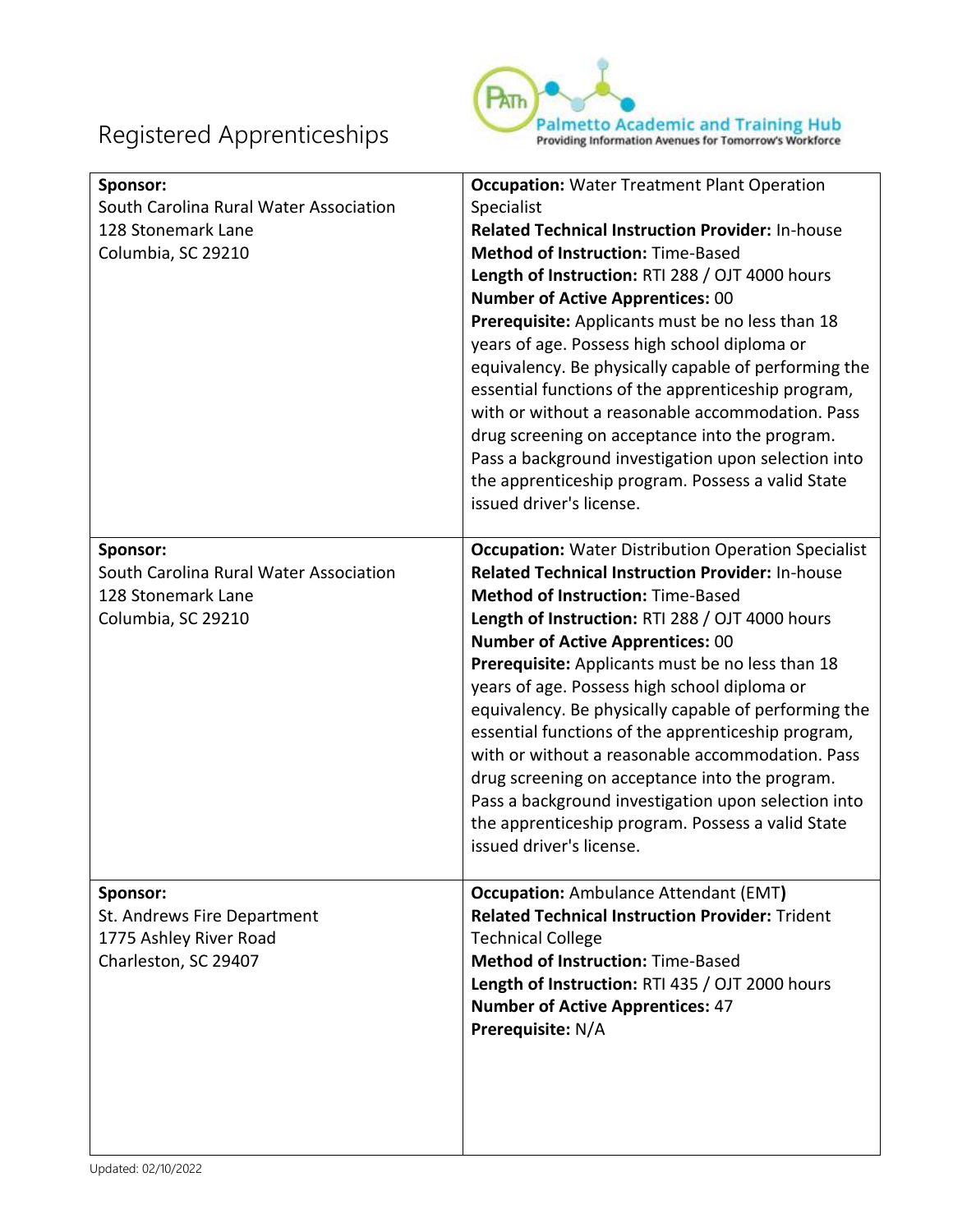

| Sponsor:<br><b>TeamCity Sports and Fitness</b><br>303 South Catawba Street<br>Lancaster, SC 29720              | <b>Occupation: Recreation Assistant</b><br><b>Related Technical Instruction Provider: In-house</b><br><b>Method of Instruction: Time-Base</b><br>Length of Instruction: RTI 512 / OJT 4500 hours<br><b>Number of Active Apprentices: 00</b><br>Prerequisite: High School Diploma or GED.                                                                                                                                                                                                      |
|----------------------------------------------------------------------------------------------------------------|-----------------------------------------------------------------------------------------------------------------------------------------------------------------------------------------------------------------------------------------------------------------------------------------------------------------------------------------------------------------------------------------------------------------------------------------------------------------------------------------------|
| Sponsor:<br>The Protege Group<br>10 Liberty Lane<br>Greenville, SC 29607<br>Website: https://bubba-online.com/ | <b>Occupation: Barber</b><br>Related Technical Instruction Provider: B-Unique<br>and Barber Academy<br>Method of Instruction: Competency-Based<br>Length of Instruction: RTI 145 / OJT 2000 hours<br><b>Number of Active Apprentices: 00</b><br>Prerequisite: An apprentice must be at least 16<br>years of age, must have completed at the least 9 <sup>th</sup><br>grade, TB test - negative results, two passport<br>pictures, high school transcripts, SSN card and a<br>State issued ID. |
| Sponsor:<br>TorqTek Design & Manufacturing, LLC<br>4500 Leeds Avenue, Suite 112<br>North Charleston, SC 28405  | <b>Occupation: Machine Operator I</b><br><b>Related Technical Instruction Provider: Trident</b><br><b>Technical College</b><br><b>Method of Instruction: Time-Based</b><br>Length of Instruction: RTI 780 / OJT 2000 hours<br><b>Number of Active Apprentices: 01</b><br>Prerequisite: N/A                                                                                                                                                                                                    |
| Sponsor:<br><b>Total Comfort Solutions</b><br>346 Orchard Drive<br>West Columbia, SC 29170                     | <b>Occupation: Heating &amp; Air-Conditioner</b><br>Install/Service<br><b>Related Technical Instruction Provider: In-house</b><br><b>Method of Instruction: Time-Based</b><br>Length of Instruction: RTI 435 / OJT 6000 hours<br><b>Number of Active Apprentices: 01</b><br>Prerequisite: N/A                                                                                                                                                                                                 |
| Sponsor:<br>VTL Precision, Inc.<br>9551 Palmetto Commerce Pkwy<br>Ladson, SC 29456                             | <b>Occupation:</b> Electrician, Production, Maintenance<br>Mechanic<br><b>Related Technical Instruction Provider: In-house</b><br><b>Method of Instruction: Time-Based</b><br>Length of Instruction: RTI 600 / OJT 2000 hours<br><b>Number of Active Apprentices: 00</b><br>Prerequisite: N/A                                                                                                                                                                                                 |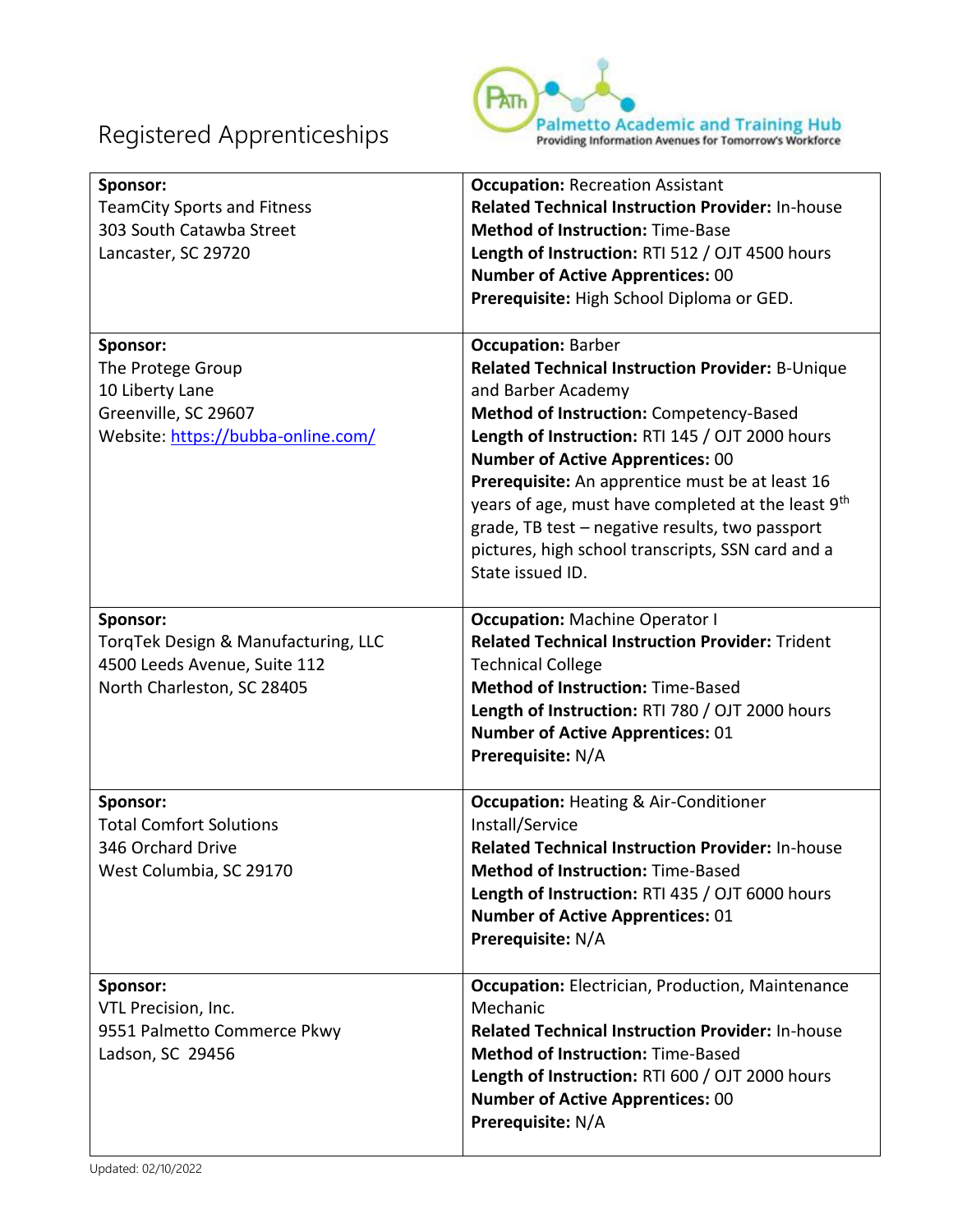

| Sponsor:<br>UECAP - Walker & Whiteside, Inc.<br>10 Ramseur Court<br>Greenville, SC 29607                               | <b>Occupation: Electrician</b><br><b>Related Technical Instruction Provider: Greenville</b><br><b>Technical College</b><br><b>Method of Instruction: Time-Based</b><br>Length of Instruction: RTI 717 / OJT 8000 hours<br><b>Number of Active Apprentices: 07</b><br>Prerequisite: N/A                                |
|------------------------------------------------------------------------------------------------------------------------|-----------------------------------------------------------------------------------------------------------------------------------------------------------------------------------------------------------------------------------------------------------------------------------------------------------------------|
| Sponsor:<br>Wayne Brothers, Inc.<br>400 East 5th North St Suite E<br>Summerville, SC 29483                             | <b>Occupation: Cement Mason</b><br><b>Related Technical Instruction Provider: In-house</b><br><b>Method of Instruction: Time-Based</b><br>Length of Instruction: RTI 288 / OJT 4000 hours<br><b>Number of Active Apprentices: 40</b><br>Prerequisite: Valid driver's license, preferred.                              |
| Sponsor:<br>Wayne Brothers, Inc.<br>400 East 5th North St Suite E<br>Summerville, SC 29483                             | <b>Occupation: Form Builder, Construction</b><br><b>Related Technical Instruction Provider: In-house</b><br><b>Method of Instruction: Time-Based</b><br>Length of Instruction: RTI 288 / OJT 4000 hours<br><b>Number of Active Apprentices: 40</b><br>Prerequisite: Valid driver's license, preferred.                |
| Sponsor:<br>Wireless Infrastructure Association, Inc. (WIA)<br>2111 Wilson Boulevard, Suite 210<br>Arlington, VA 22201 | <b>Occupation: Telecommunications Tower Technician</b><br>Apprenticeship<br>Related Technical Instruction Provider: In-house<br><b>Method of Instruction: Time-Based</b><br>Length of Instruction: RTI 160 / OJT 2000 hours<br><b>Number of Active Apprentices: 00</b><br>Prerequisite: A High School Diploma or GED. |
| Sponsor:<br>Wireless Infrastructure Association, Inc. (WIA)<br>2111 Wilson Boulevard, Suite 210<br>Arlington, VA 22201 | <b>Occupation:</b> Wireless Technician Apprenticeship<br><b>Related Technical Instruction Provider: In-House</b><br><b>Method of Instruction: Time-Based</b><br>Length of Instruction: RTI 85 / OJT 2000 hours<br><b>Number of Active Apprentices: 00</b><br>Prerequisite: A High School Diploma or GED.              |